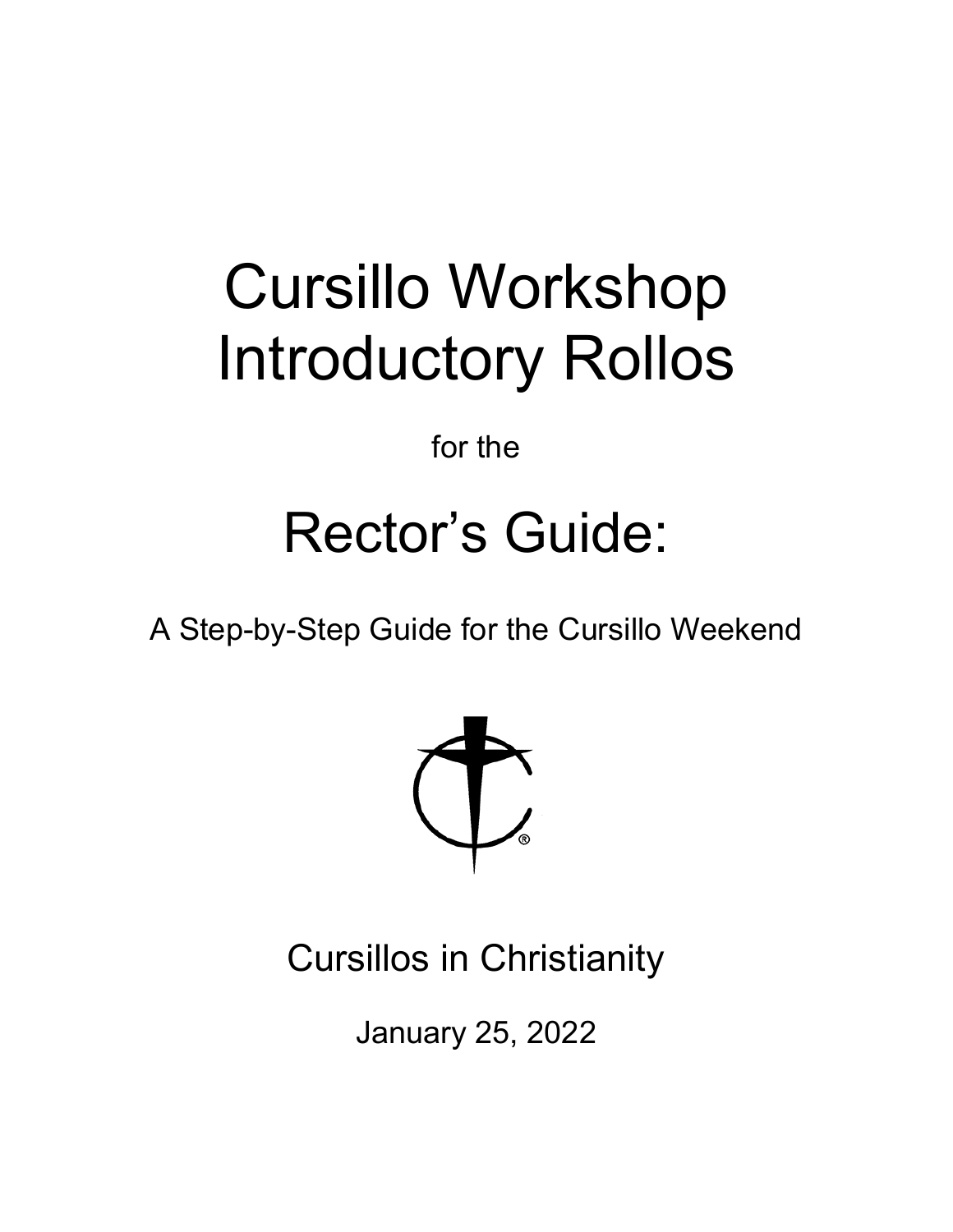## **List of Workshop Introductory Rollos**

| <u>Rollo</u> | <b>Description</b>                                             | <u>Page #</u> |
|--------------|----------------------------------------------------------------|---------------|
| 1            | <b>Initial Introductory Rollo</b>                              | 3             |
| <b>1A</b>    | This is the Way, by Eduardo Bonnín (Appendix 16)               | 6             |
| $\mathbf 2$  | <b>Cursillo Weekend General Overview</b>                       | 8             |
| 3            | <b>OVERVIEW - Day #1 Thursday/Friday - Encounter with Self</b> | 10            |
| 4            | Thursday Page-by-Page Review: Pages 1-12                       | 11            |
| 5            | Friday Page-by-Page Review: Pages 13-19                        | 14            |
| 6            | <b>OVERVIEW - Day #2 Saturday - Encounter with Christ</b>      | 15            |
| 7            | <b>Saturday Page-by-Page Review: Pages 20-24</b>               | 16            |
| 8            | <b>OVERVIEW - Day #3 Sunday - Encounter with Others</b>        | 17            |
| 9            | Sunday Page-by-Page Review: Pages 25-29                        | 19            |
| 10           | The Job Ahead                                                  | 20            |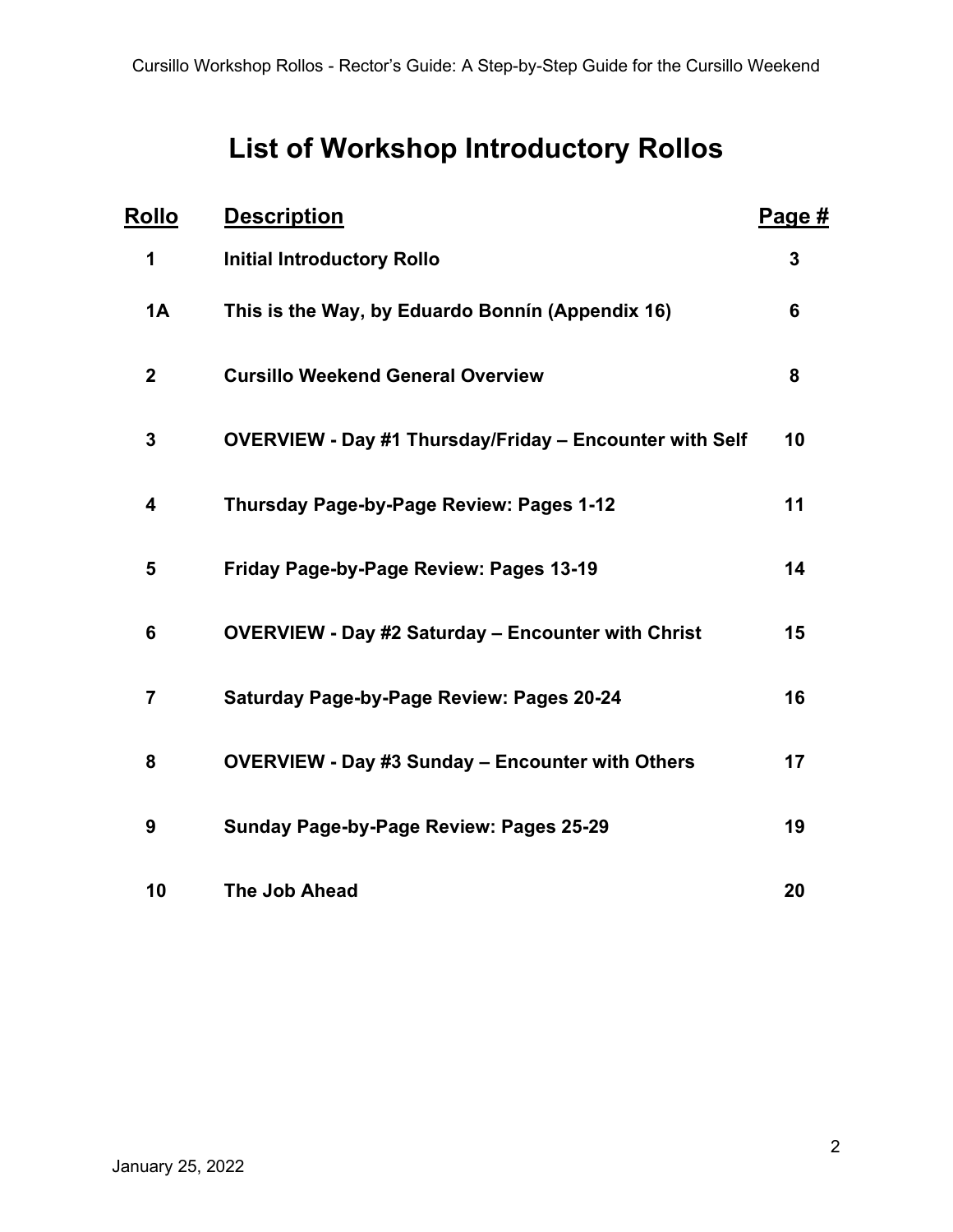## **Rollo 1 Initial Introductory Rollo**

#### **Introduction**

Welcome and thank you for your presence at this workshop on the Rector's Guide: A Step-by-Step Guide for the Cursillo Weekend. This introductory workshop is based upon the Foundational Charism of the Cursillo Movement, that is; its *mentality, essence, purpose, and methodology,* elements of our Charism that are foundational.

The Foundational Charism is a gift inspired and communicated by the Holy Spirit to our Founder, Eduardo Bonnín, who shared it with us. Our Lord called us here because there is a gift to discover. It is not until we unwrap our gifts that we value its contents. So, you are invited to join us in unwrapping the gift of Cursillo together to review its contents and discover its true Charism of friendship with self, Christ, and others.

Many of you have lived the Charism of friendship for many years and have served on numerous Cursillo Weekends. We ask for your continued enthusiasm, dedication and spirit of love to go further into the study of the Foundational Charism. Like a Cursillista on a Cursillo weekend, we ask for your open mind and heart to rediscover our gift of Cursillo and to allow the Holy Spirit to guide us through this workshop, step by step, so together we may encounter Christ more fully.

#### **Background**

The Rector's Guide is authored by Eduardo Bonnín and used in Mallorca. Eduardo shared with the leaders in Mallorca, that this Guide is offered to the World Cursillo Movements to assist them in ensuring that the content of the weekends is simple, clear, and containing all that is necessary, nothing more and nothing less.

The Rector's Guide, and its Appendices, will be published by Mallorca in their next edition of the book, *My Spiritual Testament* by Eduardo Bonnín.

Eduardo writes, "*I sincerely believe that one of the greatest assets that I possess is the knowledge of what the real Cursillo of Christianity consists of, as well as the Movement engendered by them." My Spiritual Testament, p. 19*

Eduardo continued, "*If we compare the Cursillo Movement to a tree, we are happy to see that it has grown, because an evangelical seed sown in many hearts and cultivated with prayer has given its fruit; but it also hurts us to see that in some places, no doubt with the best of intentions, they have taken the tree of the Cursillos for a Christmas tree and have been hanging lights and decorations - their favorite brilliant ideas - and have gradually been spoiling its clear and simple profile.*" My Spiritual Testament, p. 43

Though Eduardo's illness prevented him from finishing his *Spiritual Testament*, we as Cursillistas are called to be that conclusion by joyfully living The Foundational Charism of Cursillo. The Rector's Guide is the legacy that Eduardo left us. Together, let us keep it intact!

This workshop was developed to ensure that the Rector's Guide can be understood and experienced in a personal way. The National Secretariat set up 4 language committees made up of English, Filipino, Spanish and Vietnamese leaders to prayerfully review and study the Guide over the course of two years.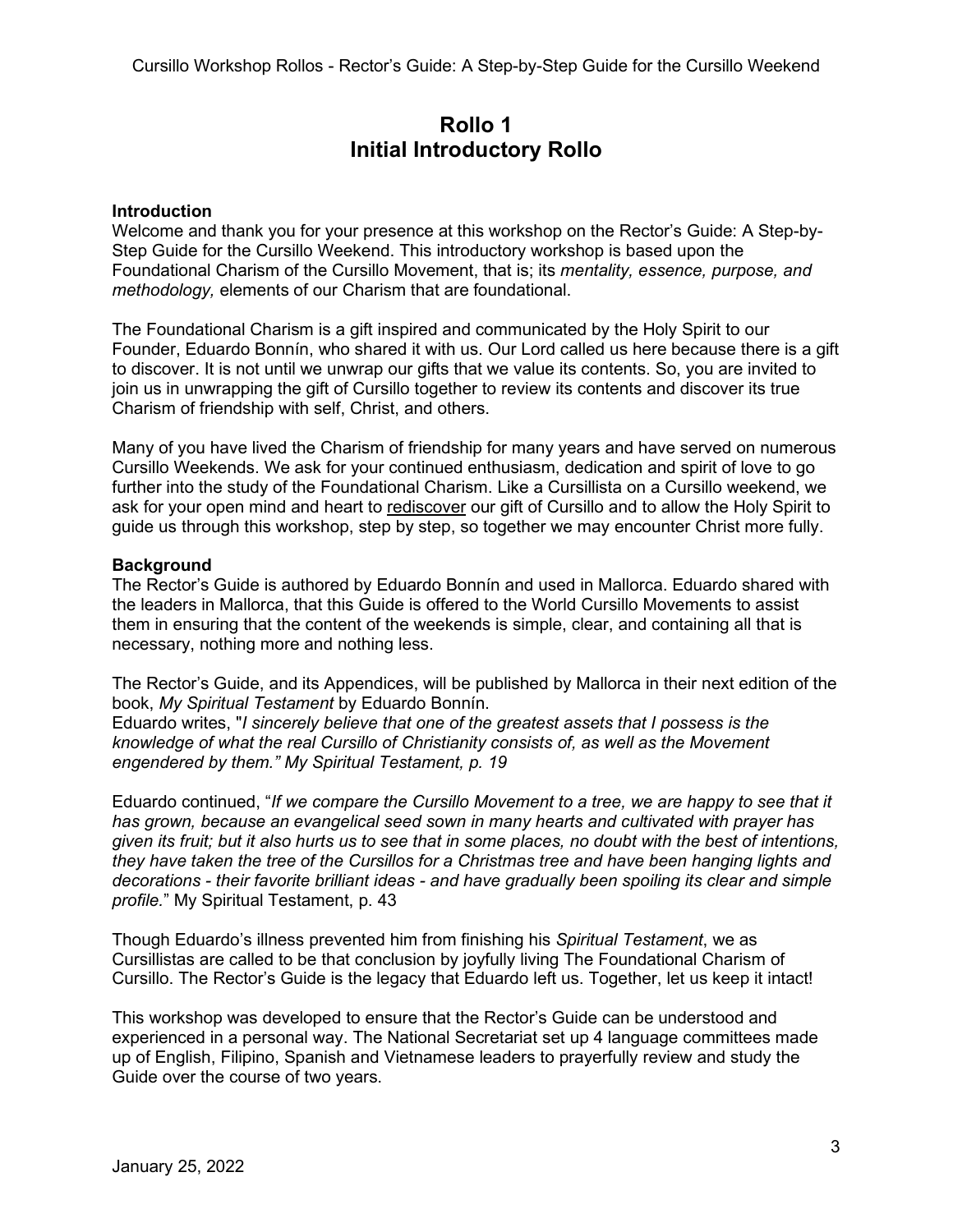This workshop consists of an Introductory Rollo and a page-by-page review of the Rector's Guide so we may delve deeper into the theology and psychology of the Cursillo weekend.

#### **Why a new Cursillo Weekend Guide called Step by Step?**

As we mature in living the Cursillo, we can go more deeply into the charism of Cursillo. Just as we mature in our faith and understanding of the Gospel, with the help of the Holy Spirit, so too does the same Holy Spirit help to reveal the Foundational Charism, ever more deeply. As the heart of the liturgy, the Eucharist, remains the same wherever we worship, so too may the heart of Cursillo, the Foundational Charism, remain the same wherever it is lived.

Over the years, our National Secretariat strived to move the United States closer to the Foundational Charism through revisions to its Cursillo Manual and other Cursillo literature. As a Movement in the Catholic Church, these revisions followed a path initiated by our Church such as the Vatican II directive *Decree on the Apostolate of Lay People.*

However, the accuracy of these previous revisions was affected by our lack of access to Eduardo's writings in English, our less than full understanding, and at times less than authentic translations of his writings into English.

#### **The Founder and the Foundational Charism**

Where do we go to find The Foundational Charism of Cursillo? According to Saint Pope John Paul II, to find a movement's charism, we go to its FOUNDER.

In 1998, Saint Pope John Paul II invited all ecclesial movements and communities to return to the roots of their movement to know their founder, know their charism, know their history and discern the mentality of their founder. This "call back to our roots" was echoed in 2006 by Pope Benedict XVI and again in 2015 by Pope Francis in celebration of the 50th Anniversary of the Italian Cursillo Movement.

Members of the National Staff accepted this invitation and traveled to Mallorca to participate in the 1st and 2nd Conversations of Cala Figuera. Through their meetings with Eduardo Bonnín, they discovered that our Cursillo Movement is to be driven by the Foundational Charism and its criteria; not by rules or directives.

Since those "Conversations", the Holy Spirt continues to draw us into a deeper friendship with Mallorca and the Foundation of Eduardo Bonnín Aguiló (FEBA). This friendship has increased our access to the writings of Eduardo Bonnín which have been translated to English, deepened our understanding of the Foundational Charism, and improved our English translations of his writings.

Our close relationship has reinforced our understanding of the importance of Christ, the person, and friendship as the pillars of Eduardo's life and the life of our world-wide Cursillo Movement. Bishop Robert Barron, Founder of Word on Fire Catholic Ministries, said "*radiating a sense of the joy that comes from friendship with Christ is the key to bringing others to the Lord.*" This joy, as referenced by Pope Francis in his *Joy of the Gospel,* gives the experience of living what is fundamentally Christian in coexistence with friends. While the Foundational Charism is important, joy and friendship are essential.

When joy and friendship are in place, the Foundational Charism will not be ignored; *it will be embraced*!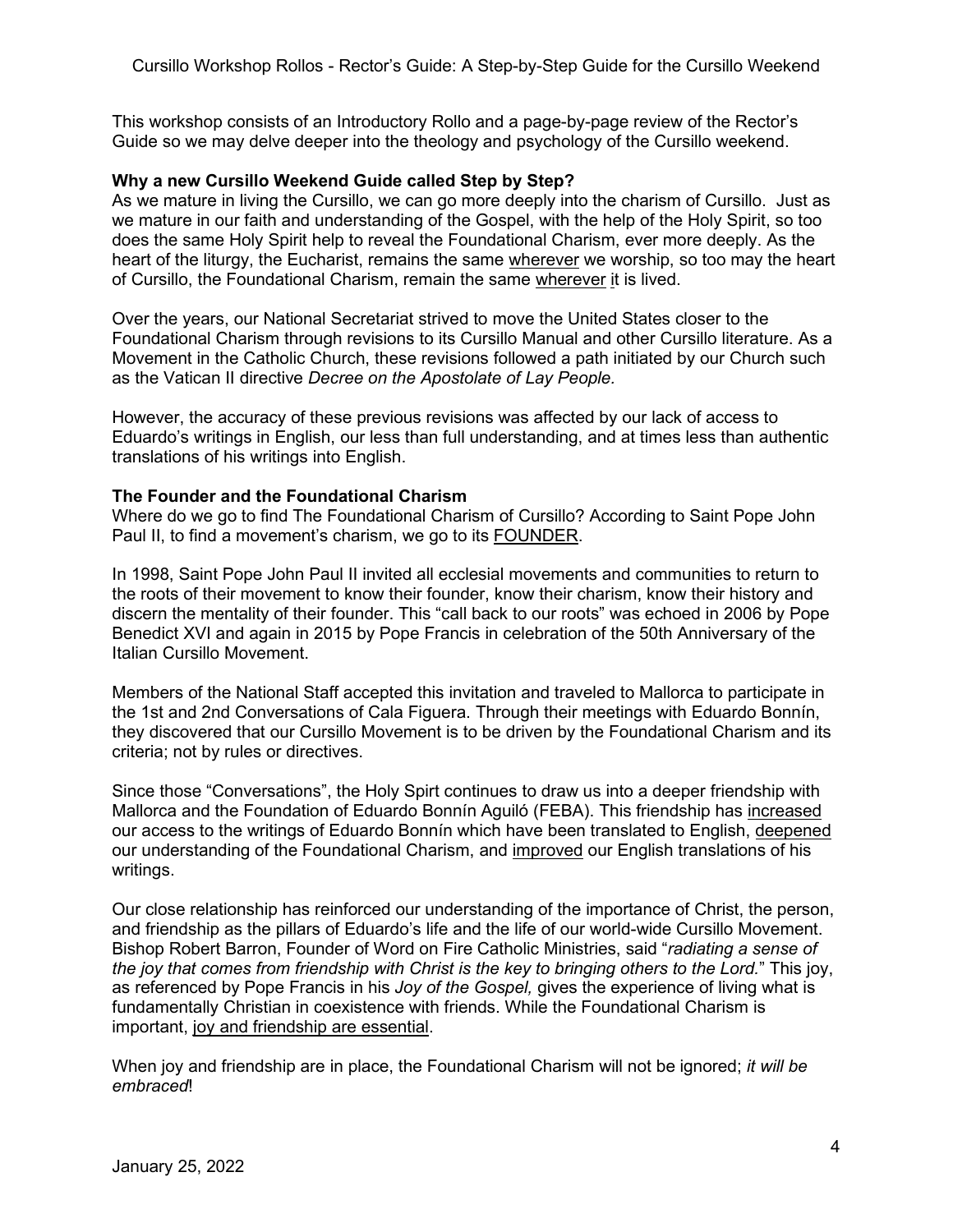Cursillo Workshop Rollos - Rector's Guide: A Step-by-Step Guide for the Cursillo Weekend

#### **Will there be more changes in the future?**

What some of us may see as change is actually our *rediscovery* of the original vision. Our founder never changed that which was given to him by the Holy Spirit. He always referred to his own inspired notes, and his study, on how Cursillo is to be lived and shared.

To preserve the Foundational Charism after his passing, Eduardo placed his notes into writing the Rector's Guide - to guide our Movement on how Cursillo should be lived. Eduardo's obedience to the Holy Spirit, gives us trust that any additional notes found beyond these references would only further explain or enhance what Eduardo left us; never tell us anything different.

#### **Where do We Go from Here?**

Today, as we unwrap the Rector's Guide, we ask for your joy and friendship to:

- *study* ~ keeping an open mind as we unwrap this gift from the Holy Spirit,
- r*eceive* ~ keeping an open heart as this gift was given to Eduardo Bonnín for us and has been lived authentically in Mallorca for over 70 years, and,
- *lead* ~ keeping an open will by presenting this workshop as an opportunity for Diocesan Secretariats so they may in turn present it to their School of Leaders for consistency in Cursillo across regions.

Loren Marian, President of the Mallorca Cursillo Movement, reminded us during the World Ultreya in Fatima, in 2017, that *"The words that Pope Francis addresses to each of us today remind us of that message of Pope Pius XII in February 1940 that moved Eduardo and his friends to "do something".* National Bulletin: Canadian Conference of Catholic Cursillos, *Fully Alive, #78*, <https://cursillocanada.org/wp-content/uploads/2018/02/Fully-Alive-78.pdf>

Loren was referring to the 1940 address by Pope Pius XII where he noted the great number of people who had moved away from the Christian life. Pope Pius challenged the Church leaders to make every effort possible to bring others back to Christian values. It was this address in1940 that inspired our Founder to carry out a thorough and deep study of the scenario and resulted in the writing of the first Rollo - THE STUDY OF THE ENVIRONMENT which led to the development of our Cursillos in Christianity Movement today. (Leaders Manual, p. 2). Loren continued, *"It may be that the present circumstances are not the same, but the thirst for transcendence and the soul's need to encounter God is the same, and in our hands lie the possibility that we may fulfill their wishes."* (Canadian Bulletin, *Fully Alive*, #78, noted above.)

As faithful stewards of our gift, may we together "*do something*" as Eduardo and his friends did in 1940. May we live out Eduardo's legacy faithfully in fulfillment of The Foundational Charism and share it in friendship and joy with others.

But, most importantly, may we together "*be something*!"

As in the words of Pope Francis, in His Address at the Third World Congress of Ecclesial Movements November 22, 2014, as he calls us to live the Gospel with JOY: "*You are not simply a small group. No! You are rather a movement, always on the way, always in movement, always open to God's surprises which are in harmony with the first call of the movement, namely the founding charism.*"

[https://www.vatican.va/content/francesco/en/speeches/2014/november/documents/papa](https://www.vatican.va/content/francesco/en/speeches/2014/november/documents/papa-francesco_20141122_convegno-movimenti-ecclesiali.html)[francesco\\_20141122\\_convegno-movimenti-ecclesiali.html](https://www.vatican.va/content/francesco/en/speeches/2014/november/documents/papa-francesco_20141122_convegno-movimenti-ecclesiali.html)

St. Paul - pray for us. **Our Lady of Guadalupe - pray for us.**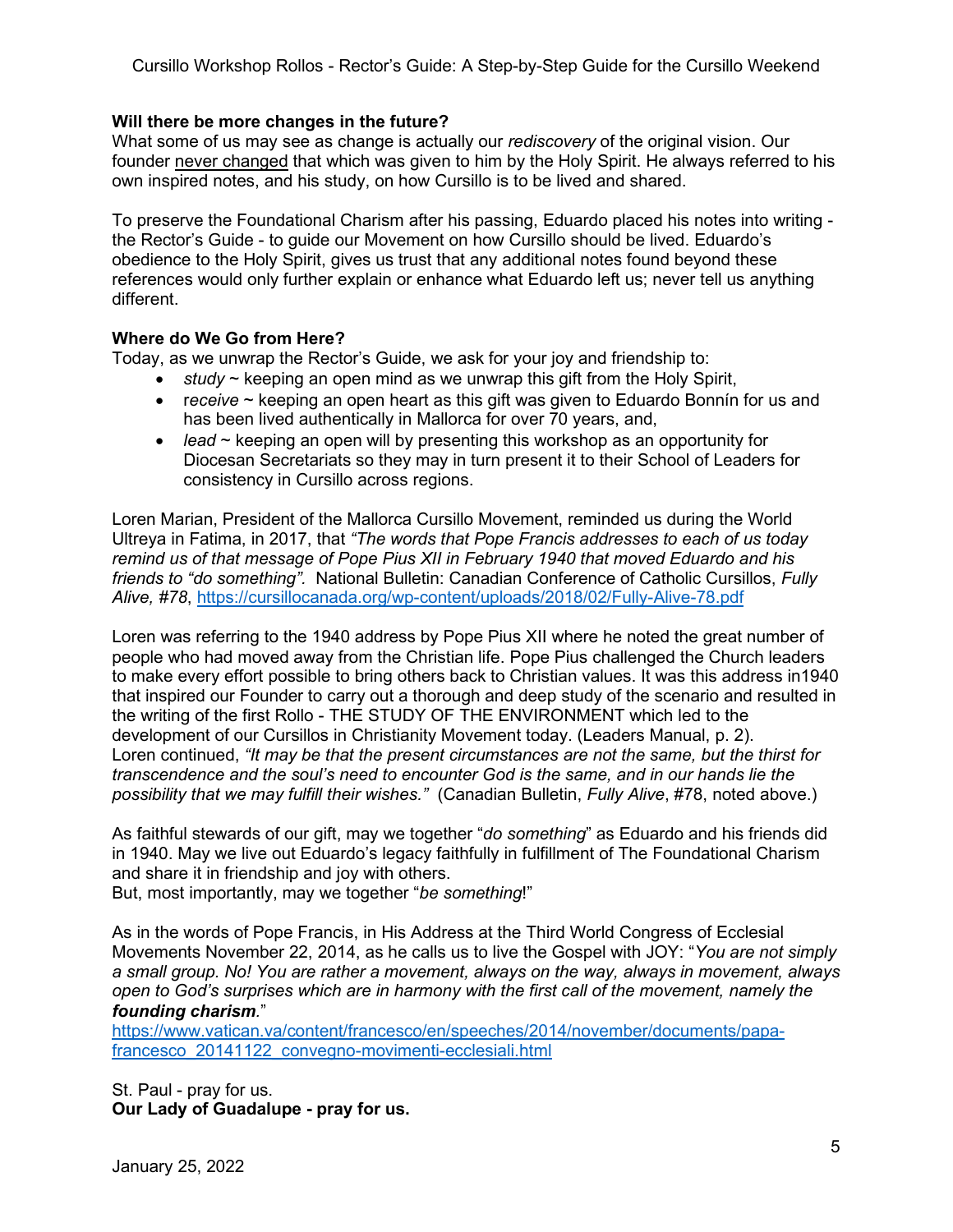## **Rollo 1A THIS IS THE WAY (Appendix 16)**

#### **In the words of our founder Eduardo Bonnín:**

This is the way to conduct the Three Day Cursillo weekend today. This is the way through which, by the grace of God and the prayers of the brothers and sisters, it has been possible to achieve that a great many people over the years have had an encounter with Christ and decided to follow him.

I do not know how the Cursillo weekend will be conducted in the future. We started in a place where there was no electricity, and today we hand out the list of those attending the Cursillo printed by computer.

All I know is that if Cursillo is to remain faithful to the purpose for which it was intended and for which it was prayed and for which we have been grateful, it should not lower its target, and they should serve to give those who attend a "living", simple, clear and true experience of the Christ of the Gospel as best as possible. He, who through his resurrection and by his Grace, is alive, normal and close in each person.

This requires and calls for a personal encounter between Christ and each person. Obviously, the evil of the world is the evil of the human person, and what the person needs most is to encounter himself and then to be able to grasp with joy, and even perplexity, the invitation that Christ gives to him, so that by being connected to Him by Grace, and through that same Grace, he will understand the joy that comes from spreading it to others.

By its very nature, Cursillo has to go deep down into the depths of the person, into his innermost and intimate self, not merely into the specific circumstances surrounding him: whether married or single, practicing or indifferent etc. There has to be nothing that might deflect him from the target at which he aims. The encounter has to be between Christ and the person, face to face, one-on-one, and everything at the weekend Cursillo has to be focused on that one-on-one encounter. The unavoidable reality of magnetism or attraction between the sexes, or the determining presence of a familiar person – such as professional, marital, or family bonds, makes this one-on-one encounter impossible. The reaction has to be personal, radical and authentic.

There should be nothing that prevents or hinders that radicalism, perplexity and enthusiasm, which occurs in the person when he truly and earnestly BELIEVES that Christ loves him. Since at the weekend Cursillo a new dimension of faith is discovered, much deeper than the normal one, things are different when the person is being observed by someone who is watching, awaiting his reaction. For this reason, a Cursillo weekend should not be mixed; nor is it in any way appropriate that father and son, mother and daughter, two brothers or sisters, employers and employees, or a married couple go to the same Cursillo weekend together. If men and women go together to a weekend, no one will behave as they would if they went separately. Christ is looking for the person, not for what surrounds him.

#### Cursillo makes no assumptions.

The person, who really wants to be a Christian, realizes the distance they have to go to actually become a true Christian. They become aware of the fact that they have to try and lessen that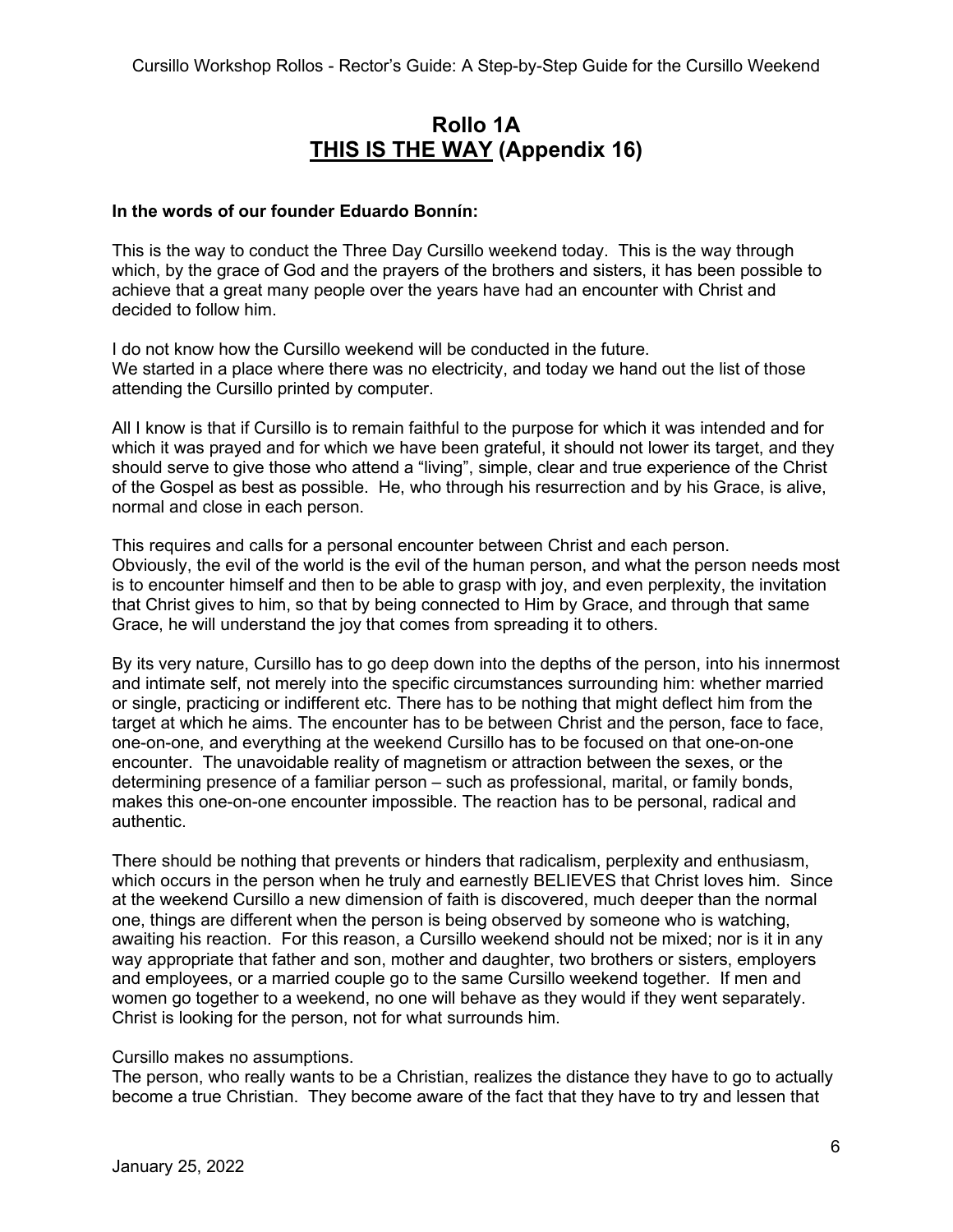distance at every moment of their life. The conscious Christian life led by the person who has awakened to the possibility of longing to become a true Christian, impels them to thank God for every good thing that happens in their life. Knowing that Christ has us in mind and cares for us, we also learn to offer Him our bitter moments which we sometimes make even more bitter because we ignore that what Christ wants is to temper us through them ... and make us better Christians.

Provided everything at the Cursillo weekend is done as it should have been, in the end everyone is truthful.

Eduardo Bonnín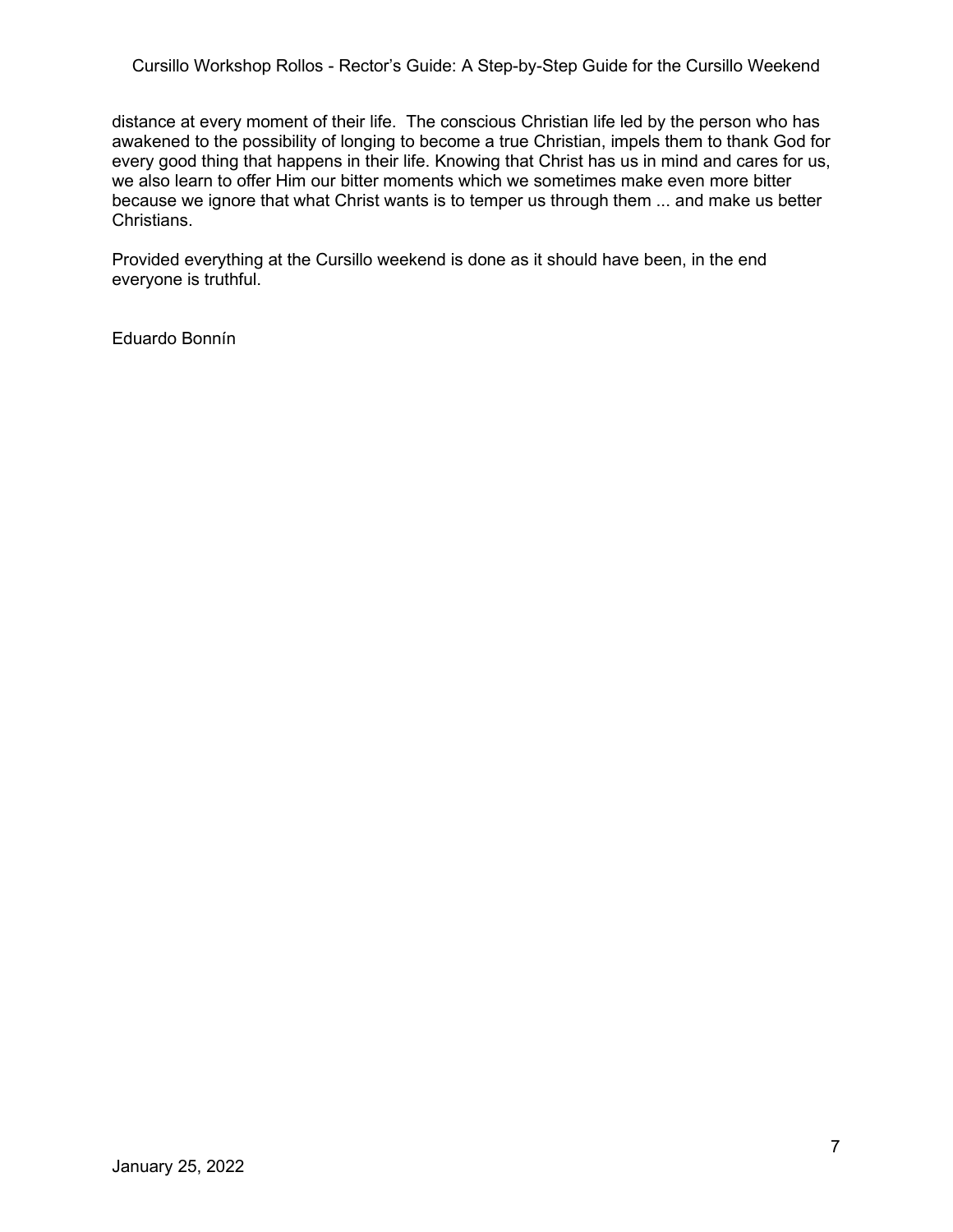## **Rollo 2 Cursillo Weekend General Overview**

#### **Introduction**

This Cursillo Weekend Rollo is presented in four parts. First, this general overview. Then three introductory overviews, one for each day of the Cursillo. These overviews will be given before the Rector's Guide Page-by-Page review for each day.

The Cursillo Weekend is a witness of God's friendship lived by people who, moved by this friendship, pass on to others the fact that Christ is the meaning and purpose of life and that He is the way, the truth, and the life. Cursillo is the living and sharing of what is fundamental to being Christian.

We do not hold Group Reunions and Ultreyas so that Cursillo Weekends are possible. The Cursillo Weekend is organized so that there are groups of people whose members meet together and accept each other as they are. Cursillo helps the Cursillistas discover they can be more and be better. They are encouraged to make the journey from where they are - to where God wants them to be - in the company of others. What is important, is for people to live and share the essentials of Christianity in their daily lives.

The method of the Cursillo is a systematic, timely and orderly implementation of techniques that lead to the achievement of an intended purpose. The method is the result of long and prayerful study by Eduardo Bonnín who was inspired by the Holy Spirit. The Cursillo Weekend did not just happen. Eduardo has said, *"The Cursillo Movement was not born as an answer from the Church to the world, but as one way to communicate to man that God loves him."* Thinking of Eduardo Bonnín, Foundational Charism, p. 97

#### **The Technique During the Cursillo Weekend**

The technique for the Cursillo Weekend is the application of theology and psychology in an orderly manner.

Theology: Christ and His Grace Psychology: the person and his freedom.

It is very important for the Rector and the team to understand that all activities and dynamics of the **Rector's Guide** are based on **theology and psychology**. A good understanding of this will help avoid the temptation to modify the Cursillo Weekend to our personal taste.

The technique is the implementation of all human and theological resources:

- 1. The most important thing is God's Grace.
- 2. The retreat phase helps to facilitate communication with oneself.
- 3. The spiritual rollos and meditations communicate the message.
- 4. The lay rollos give witness to the message through the life of the rollista.
- 5. The acts of piety facilitate the encounter with Christ.
- 6. The table groups facilitate communication and interaction between people.
- 7. The songs, games, and jokes help clear the mind and provide a relaxing atmosphere.
- 8. The leaders, clergy and laity, are witnesses of the Good News.
- 9. The corridor work provides a one-to-one communication between a leader and a Cursillista.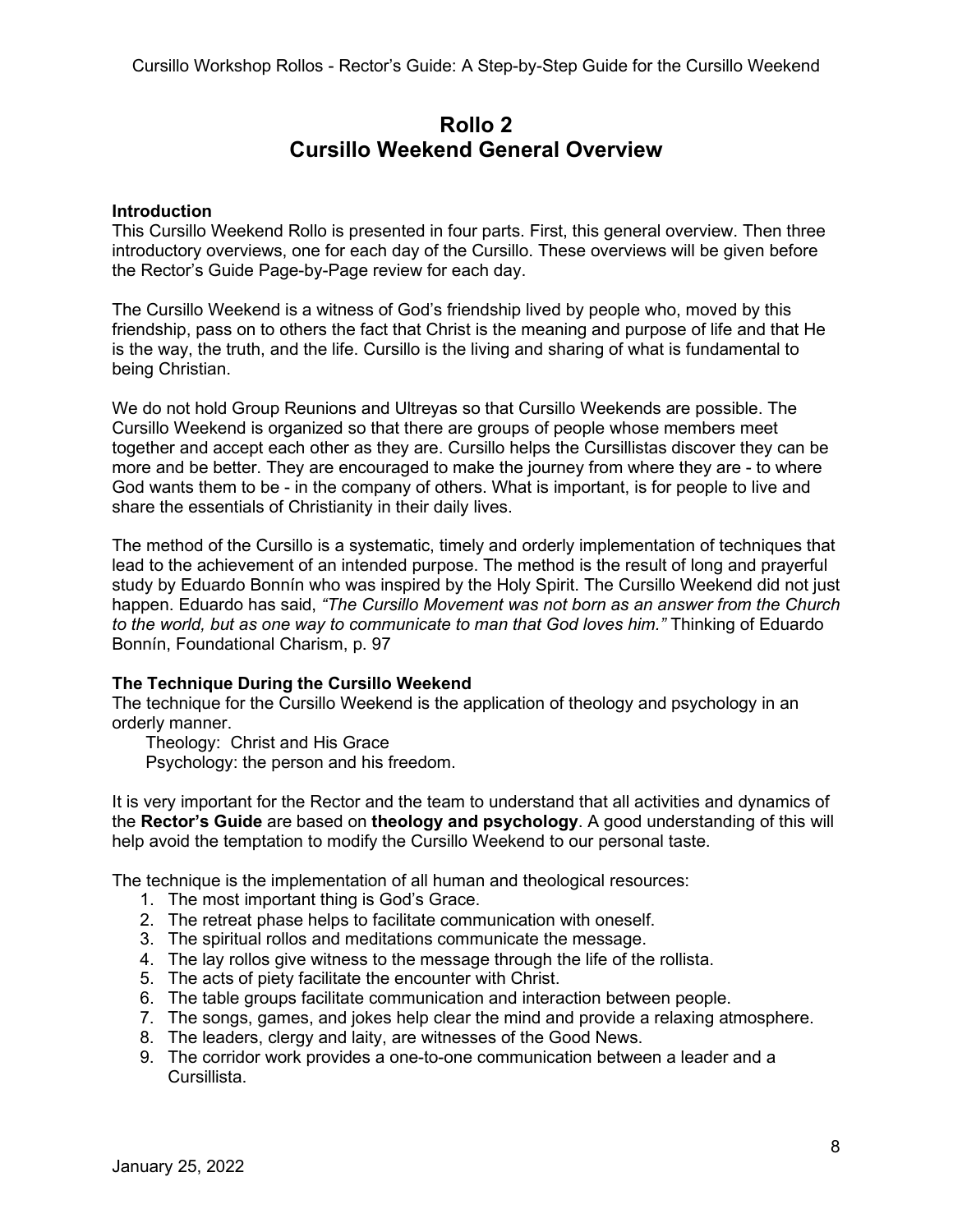- 10. The Mañanitas are Palanca, a witness by the cursillistas from the Ultreya who have been praying for the candidates. It is a concrete witness of what will be shared in the rollos of the last day of the Cursillo. The Clausura [Closing] is a simple but profound witness, the place where the candidates become part of the Cursillistas from the Ultreya.
- 11. The proposal of friendship is to ensure each Cursillista experiences the three-fold encounter:
	- a. With oneself
	- b. With Christ
	- c. With others

Everything during the Cursillo Weekend has been designed for facilitating the three encounters.

Eduardo emphasizes the importance of the **Leaders attitude** on a Cursillo Weekend. In the Structure of Ideas, (p.41) he outlines what the Leaders way of behaving needs to be toward the Cursillistas throughout the three days. Each day has a specific focus in line with the progressive atmosphere of the weekend.

#### First Day: **to get to know them**

The First Day encompasses from the first night and through the first day until after the Piety Rollo, everything is aimed to facilitate the *encounter with oneself*. This is the reason for the silence of the first night which continues until after Mass on the next day. It aims to make room for the truth, for the person's true self to become evident.

#### Second Day: **to understand them**

The Second Day comprises from the Piety Rollo until after the Leaders' Rollo, the message is aimed to facilitate the *encounter with Christ*.

#### Third Day: **to respond to them**

The third day includes from the Leaders Rollo to the Closing or Clausura, the message is aimed to facilitate the *encounter with others*.

The atmosphere of the Cursillo Weekend is progressive. It moves from the fearful curiosity of the first day to the friendship and apostolic joy of the third day. The spontaneity of the Cursillistas is encouraged.

The atmosphere of the third day of the Cursillo should be the same as the atmosphere at the Ultreya and at the same time, the atmosphere at the Ultreya should be the same that of the Cursillo, if not, once the Cursillistas attend their first Ultreya they will feel deceived.

The rollos are not a talk, presentation, conference, or a homily. The rollos are a statement of truths which are lived, which we want to live or which we regret not living to the fullest. The rollos are proclaimed in a simple manner, using everyday language understood by the Cursillistas. There is no need for PowerPoint presentations, handouts, flip charts, or technology. The rollista is sharing his life, what he lives . . . nothing else is necessary.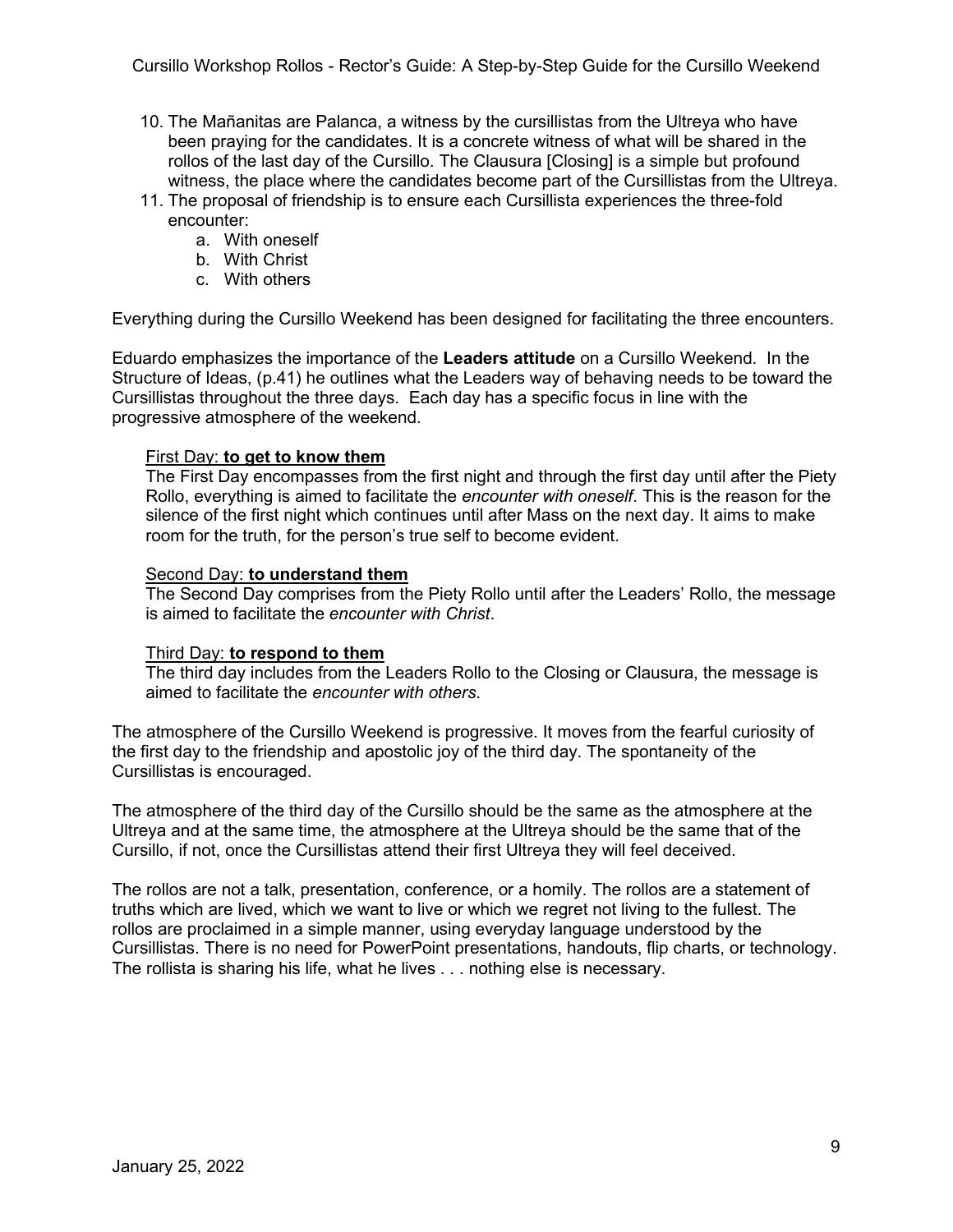## **Rollo 3 OVERVIEW - Day #1 Thursday/Friday – Encounter with Self**

Throughout this first day of the Cursillo it is important that the Leaders get to know the new Cursillistas. The Leaders attitude will influence the conversion process of the cursillistas.

Thursday evening provides the Cursillistas with an opportunity to reflect on their life, to "encounter self". This encounter is a vital first step to making the other two encounters. If the Cursillistas do not encounter themselves, it will be difficult to initiate the conversion process. Each Cursillista needs to encounter himself as he is so he can encounter Christ as he is.

The Preliminary Rollo, presented by the Rector(a), gives the Cursillistas a thumbnail sketch of the Cursillo and explains its technique. This rollo asks three things of each Cursillista: 1) their enthusiasm, 2) dedication and 3) spirit of charity. These are essential for the Cursillistas to experience the Cursillo.

The Silent Retreat begins after the Preliminary Rollo and ends after Mass the next day. This time allows the Cursillistas time to look "into" themselves. It is a time of transition from the outside world to the inner being of each Cursillista. It is a time to be still and consider the truths to be presented during the meditations. In silence, Cursillistas and team go to the chapel for the first meditation, "Know Yourself". The meditation is followed by the Stations of the Cross and a brief time to reflect.

In silence, everyone goes for a short break where selected team members read the "Bankruptcy Story". This is read with varied tone and emphasis in order to demonstrate to the Cursillistas the joy, sadness, irony, lost opportunities, etc. of the situations explained in the story. After this break, everyone returns to the chapel for the second meditation, the "Prodigal Son".

The Cursillo continues in silence throughout the night until after Mass the next morning. The "Encounter with Self" continues on Friday. The third meditation, "The Three Glances of Christ" is given. The "Hobbies Sheet" are filled out by all; Cursillistas, Team, Rector and Spiritual Advisor. The information can be used as icebreakers to build friendship amongst all on the Cursillo.

The three lay rollos and two spiritual rollos given on the first day are intended to present what is central to being Christian. These include Habitual Grace, Layperson: Christian in the World and Actual Grace. These rollos may disturb the Cursillistas because of perceived weaknesses and limitations based on their personal "Encounter with Self". The Cursillistas are reminded they have a free will to choose God's way or their way. Friendships are being developed and nurtured at the table groups, during meals and during "corridor" work (personal contact). These are times for the team leaders to **listen, observe and learn**. The intent is to help the Cursillista do an internal examination.

The Piety rollo is presented followed by the Rector(a) leading all to the chapel for the first visit to the Blessed Sacrament. The Grace of God is required to live our three profound and special calls: to be a person (Ideal), to be a Christian person (Habitual Grace) and be an active Christian in the world (Layperson: A Christian in the World). The Piety rollo completes the "Encounter with Self" and opens the opportunity for the "Encounter with Christ."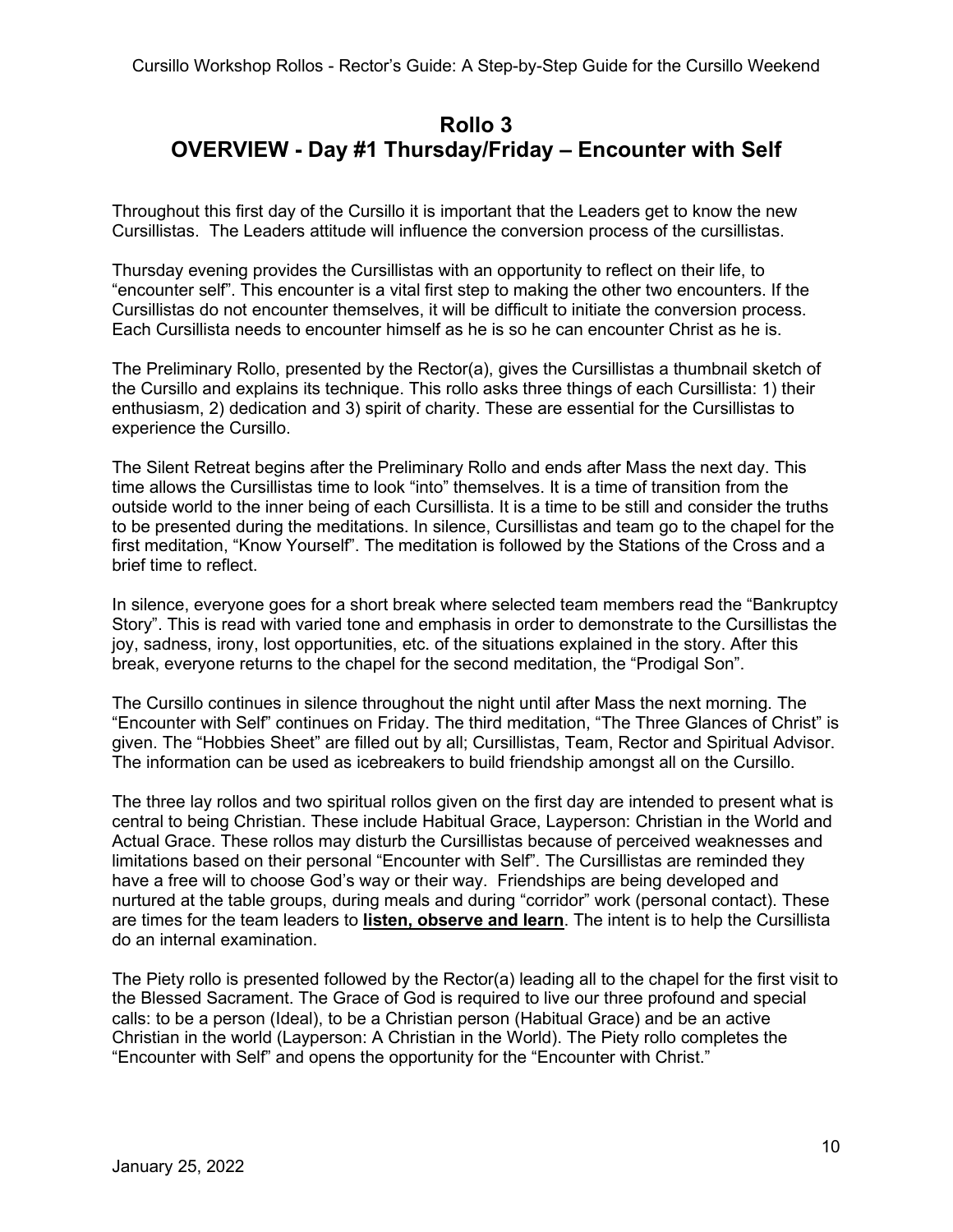## **Rollo 4 Thursday Page-by-Page Review: Pages 1-12**

#### **Thursday Evening – First Night of the Cursillo**

We are excited about this wonderful gift we've been given, which was spoken about in the Introductory Rollo, and we would like to continue to share that excitement as we go through the *Rector's Guide* and answer any questions you may have.

Hopefully, you enjoyed the reading of: **This is the Way** (**Appendix 16)** from Eduardo Bonnín where he describes how the Cursillo should be. Eduardo provides a complete schedule for Cursillo. We are going to jump past the Schedule on pages 1-4. We are not going to go into depth on the schedule, because we are going to cover the items on the schedule as we go through the guide page by page. A note of interest: the time allotment for the Rollos, table group dialogue, corridor work, posters, and visits to the Blessed Sacrament should not be compromised and every effort should be made to keep the sequence described.

#### **Page 5**

Let's turn to **page 5** of the Rector's Guide. The top of this page is titled THE THREE DAY CURSILLO. This page deals with "Traveling to the Retreat House". The team, candidates, sponsors, and other Cursillistas meet at a designated place and time.

The team and candidates travel to the Cursillo location together. Meeting and sharing a ride with friends or friends-in-the-making is a welcoming gesture and allows team and candidates the opportunity to get to know one another in an informal setting.

The gathering of candidates, team, and 4th Day community allows the candidates to get a sense of the friendship which the candidates will be experiencing at the Cursillo.

The gathering allows the 4th Day community to see the candidates whom they will be praying for. Some of this prayer may happen as a group right after the team and candidates leave to the Cursillo location.

Upon arrival at the Cursillo location, the team helps the candidates with their luggage and accompany them to where the room assignments will be made.

The team and Spiritual Advisors make a visit to the Blessed Sacrament before the Cursillo begins.

Are there any questions about page 5? Let's turn to page 6.

**Page 6** is about room assignments. This is when the Rector explains that people acquainted with each other or coming from the same place have been assigned to separate rooms to make it easier for us to get to know everyone.

The team, new Cursillistas, and Spiritual Advisors move to the Rollo room where the Preliminary Rollo is given by the Rector.

Are there any questions about page 6? Let's move to page 7.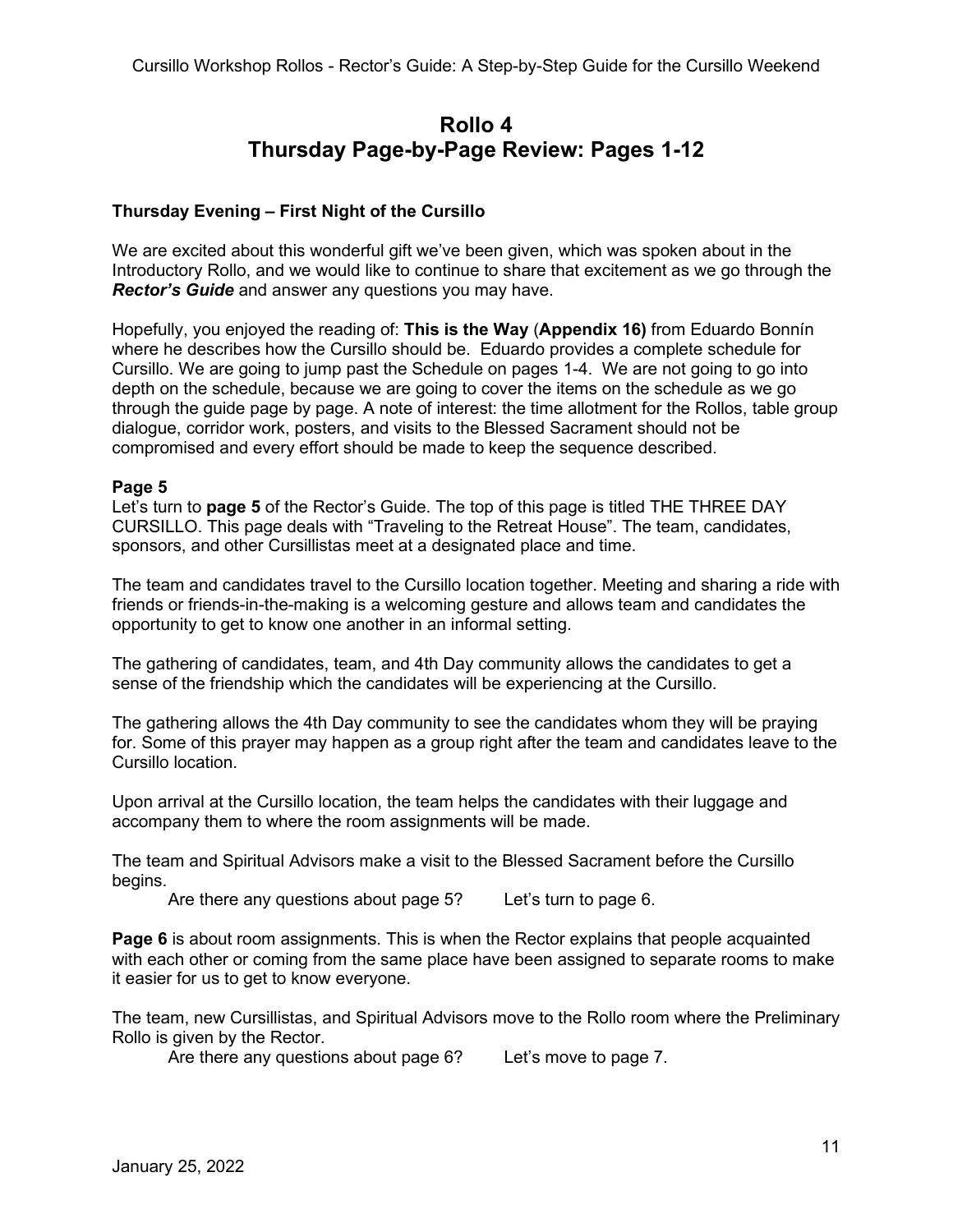**Page 7** is about the Silent Retreat, the first Meditation, and the Way of the Cross. A copy of the Pilgrim's Guide is given to everyone as they are moving towards the Chapel. The Rector stresses the need to carry the Guide with them at all times.

After the Meditation, the Rector leads the Way of the Cross found in the Pilgrim's Guide. Are there any questions about page 7? Let's turn to page 8.

**Page 8** is about the Bankruptcy Story **(See Appendix 2)**, the second Meditation, the Examination of Conscience and Night Prayers**.**

This Bankruptcy Story is one of many anecdotes used in the *Rector's Guide*. Page 102 of the book, *An Apprentice Christian* states, "*The Cursillo is filled with simple examples, that we went searching for here and there, that are very pedagogical [educational] and serve to help people delve more deeply. The Cursillo is nothing more than encoded common sense".*

The Bankruptcy story is about characters with the desire for money, the pride of beauty, and the wasting of time with themes of repentance, forgiveness, hope and a new life in the way of Christ. It helps the Cursillistas focus on introspection through possible identification with one or more of the characters.

Preceded by the Know Yourself meditation and followed by the meditation of the Prodigal Son helps set the reading and invites the Cursillistas to an encounter with self the first night. The Bankruptcy story may be read by two or three team leaders. The reading also helps the Cursillistas keep silence comfortably and avoid speaking due to politeness, shame, or nerves.

After the second meditation, the Rector leads the Examination of Conscience from the Appendix **(See Appendix 3)** and also leads the Night Prayers from the Pilgrims Guide.

Are there any questions about page 8? Let's move to page 9.

**Page 9** is about the Rector making announcements about the next day, Cursillistas retiring to bed and the Team Leaders' meeting. The Rector will make it known that a Priest is available for anyone needing to go to confession.

Are there any questions about page 9? Let's turn to page 10.

**Page 10** is about the Team Meeting and the Team fills out the Quadrant Sheet. (a simple assessment of talkative and quiet candidates to assist with forming table groups). Next is the Formation of the Table Groups and the Heads and Secretaries of each Table Group. **(See Appendix 5 for more information).** The Table Heads and Secretaries have been chosen by the Rector and Team at the first meeting on Thursday night.

The main purpose of Table Heads and Secretaries is to have Cursillistas feel involved in the group of the Cursillo Weekend.

The Table Head is someone who, though capable, is not normally in a position of authority… to draw out the leadership qualities that the Team has observed in the Cursillistas.

Are there any questions about page 10? Let's move to page 11.

**Page 11** is about designating Team Leaders for each Table Group, reminder to participate in the corridor work, being present at every rollo, and being attentive to what the Cursillistas may need. The Rector and Spiritual Advisors are **not** part of a Table Group.

Are there any questions about page 11? Let's move to page 12.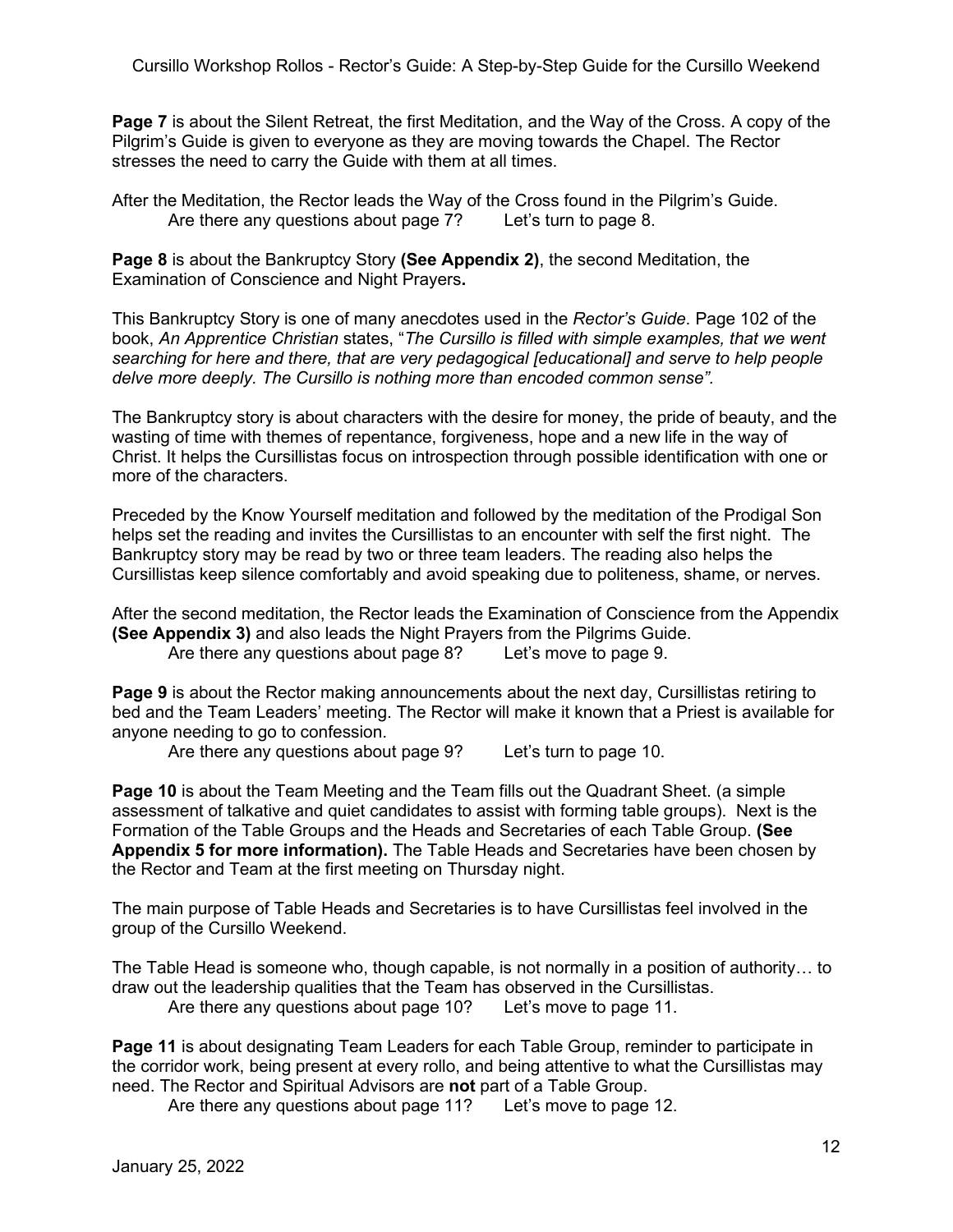**Page 12** is about reminding the Team Leaders to avoid forming cliques or acting important because you are a Team Leader. The Rector designates Team Leaders for the tasks of the following day. Team makes a visit to the Blessed Sacrament.

Are there any questions about page 12?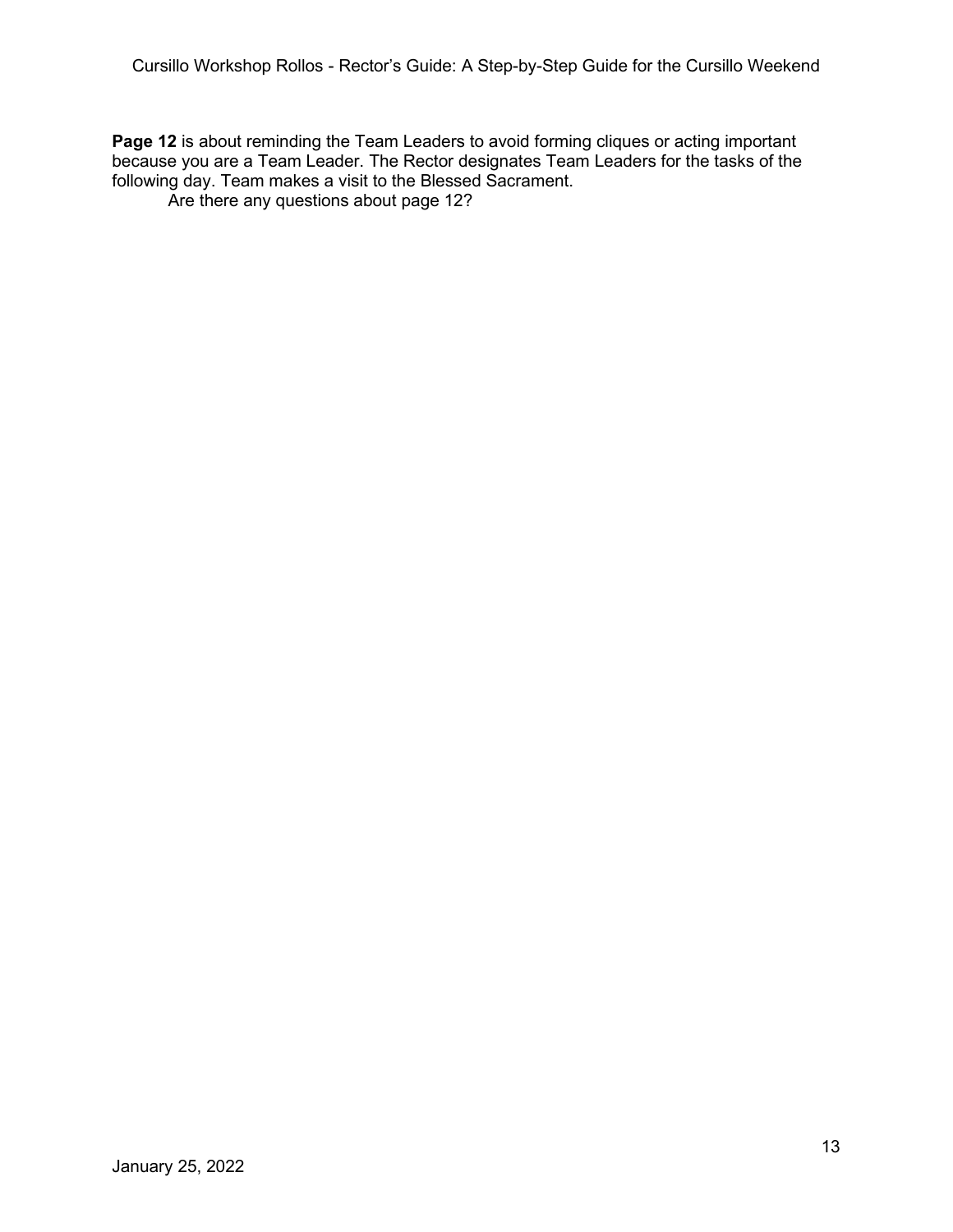## **Rollo 5 Friday Page-by-Page Review: Pages 13-19**

#### **Friday – First Day of the Cursillo**

**Page 13** is about the wake-up call with the first and second bell, followed by morning prayers and morning offering (pages 19-23 of PG) in the Chapel and the Meditation: The Three Glances of Christ.

Are there any questions about page 13? Let's move to page 14.

**Page 14** is about the morning Mass. The Rector [or Deacon] reads the introduction to the Mass on page 33 of the Pilgrims Guide and will also read the **Petitions** from **Appendix 4**.

After Mass, the Rector gives thanks to God using the prayer on page 51 of the Pilgrims' Guide followed by reading the Canticle of the Three Young Men (Book of Daniel Chapter 3-The Fiery Furnace) also on page 51 of the Pilgrims Guide. This marks the end of the silent retreat, and everyone goes to breakfast. The team serves all meals.

Are there any questions about page 14? Let's move to page 15.

**Page 15** begins with the Cursillistas on break while the rollo room is setup. Please see **Appendix 1 – Materials for the Three Day Cursillo**. Before every rollo, before everyone assembles in the rollo room, the team goes to the chapel to pray for the rollista. The table groups are formed. Make sure you read **Appendix 5 – We Form the Groups** and **Appendix 6 - Professor Cook story**. The first rollo, Ideal is given, and the **Hobbies Sheet** are filled out – See **Appendix 7**.

Are there any questions about page 15? Let's move to page 16.

**Page 16** is about reminding Cursillistas to organize the summaries and posters. Before the rollo, an explanation is given of the origins of the De Colores song and one or two versus are sung. The first Spiritual Advisor's Rollo – Habitual Grace, is given followed by lunch. Then the preparation for the next rollo "Layperson: Christian in the World"

Are there any questions on page 16? Let's move to page 17.

**Page 17** the rollo: Layperson: Christian in the World is followed by the Actual Grace rollo. Allow time for working on posters and then everyone goes to dinner. After dinner, the Piety rollo is given followed by the Rector's intervention which includes The Skiing Story. Please see: **Appendix 8 – Rector's Intervention**. Next everyone **visits the Blessed Sacrament** – the Rector will read **Appendix 9**. The **Reunion of the Table Groups** follows. Make sure you read **Appendix 10**. This is the time to present the summaries and posters.

Are there any questions about page 17? Let's move to page 18.

**Page 18** is about the Examination of Conscience and Night Prayers (page 65 of Pilgrims Guide). This is followed by the Team's Visit with Heads and Secretaries (**encouragement** to take ownership of their tables), and then the Team Leaders have their meeting. Are there any questions about page 18? Let's move to page 19.

**Page 19** is about the Team Leaders' meeting to review the status of each table group and a review of the plan and rollos for the next day. End with a visit to the Blessed Sacrament. Are there any questions about page 19?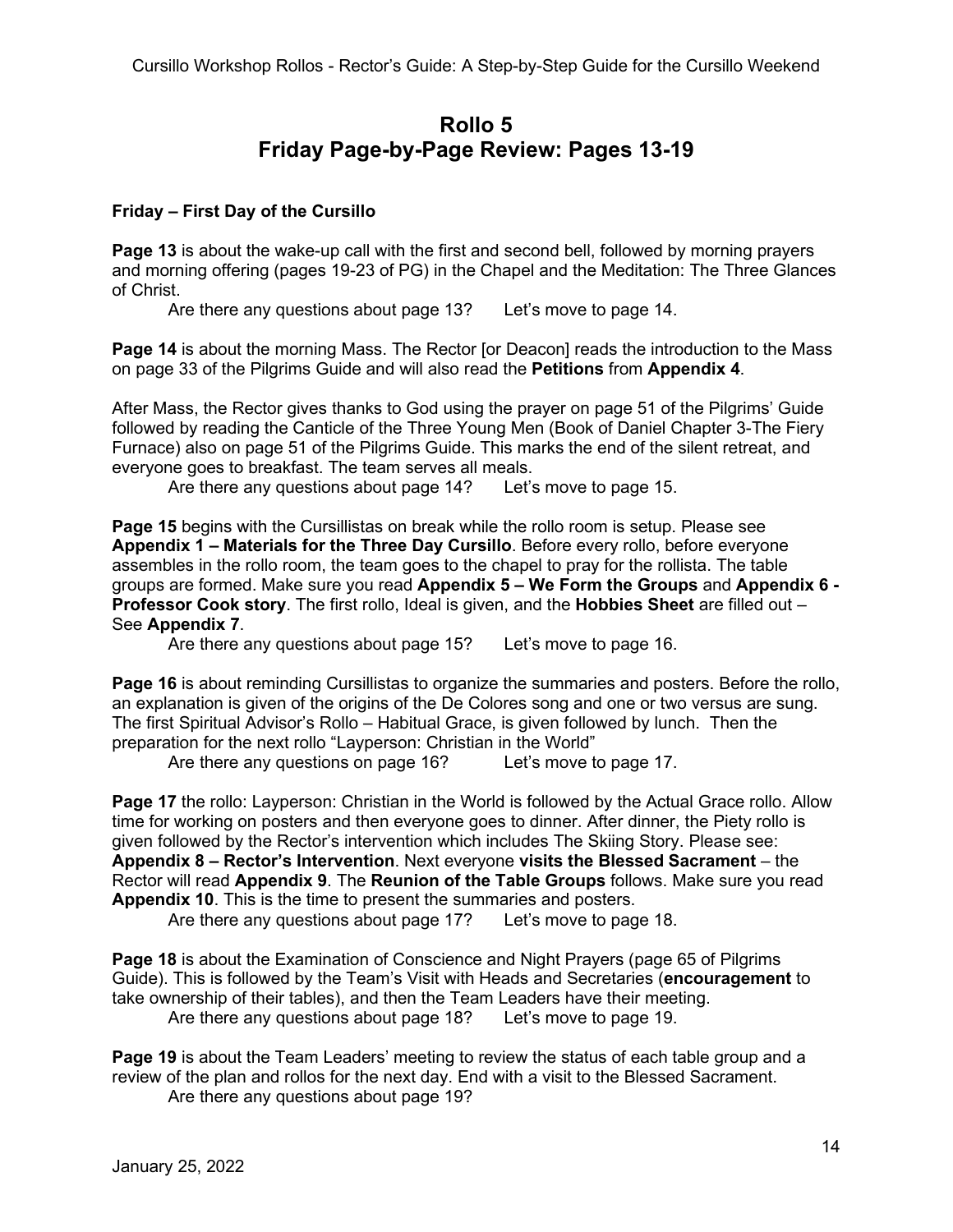## **Rollo 6 OVERVIEW - Day #2 Saturday – Encounter with Christ**

The meditations and rollos of Day #2 provide opportunities for the Cursillistas to encounter Christ. The Holy Spirit helps them realize that God loves them as they are and where they are. This reality must sink into their hearts in order to become a personal conviction. Day #2 focuses on what is fundamental to being Christian, confirming that growing in closer union with Christ can be the solution to all of life's problems.

The Cursillistas are presented with the opportunity for a personal encounter with the Father, Son and Holy Spirit. The Leaders approach to the Cursillistas for Day 2 is one of **understanding them** which helps to assure that with this encounter - no matter where they are in life - the merciful, loving, and forgiving God is always there for them. This encounter facilitates living a life in Christ and his Grace in everyday life. The "Figure of Christ" meditation helps relate to Jesus as both God and Man. Cursillistas begin to develop a deeper relationship with Jesus and realize that He is alive, normal, and near to us. The Cursillistas realize their happiness rests within their friendship with Jesus.

The Study rollo confirms that the Gospel, lived out in a normal everyday life, is the solution to all of mankind's problems. To grow closer to Christ, we must focus our metanoia - "the change of heart and mentality" - to live the truth. Immediately following the Study rollo, the Rector reads "The Story of John", and **explains the general Palanca**. He then **encourages** the table groups to visit the Blessed Sacrament either as a table group or individually. General palanca shows that the living palanca of the entire Cursillo community is **natural and essential**.

Through a general overview, the Sacraments rollo helps the Cursillistas understand how they can experience and live the saving action of Christ through His church. The Sacraments provide the Grace necessary for every Christian to have a personal relationship with Christ. The Action Rollo explains the third leg of the tripod (Piety, Study and Action). Apostolic action is carried out through personal contact with others with the purpose of making them friends of Christ. The command to "Love God and to love your neighbor as yourself" takes on a new meaning and new urgency. The tripod invites each Cursillista to develop and enhance their ability to: - love God (Piety), - know God (Study) and - serve God (Action). Make a friend, be a friend, bring your friend to Christ.

The Obstacles to the Life of Grace Rollo explains our sinful influences that keep us from our Christian Ideal, which is living a life in Grace. The Cursillistas need to be aware of the problems they face within themselves, with others and with society. Emphasis is on how to overcome our tendency to sin, specifically through prayer, reconciliation, spiritual direction, and Christian friendship.

The Leaders Rollo shows the candidate how to be an effective Christian leader in the world. This last rollo explains how we are already leaders and must partner with Christ to be a majority in every aspect of our lives. Evangelization is a challenge when trying to transform our current society but not impossible when we remember that "With God All Things Are Possible". Following the Leaders Rollo all go to the chapel to pray the Rosary.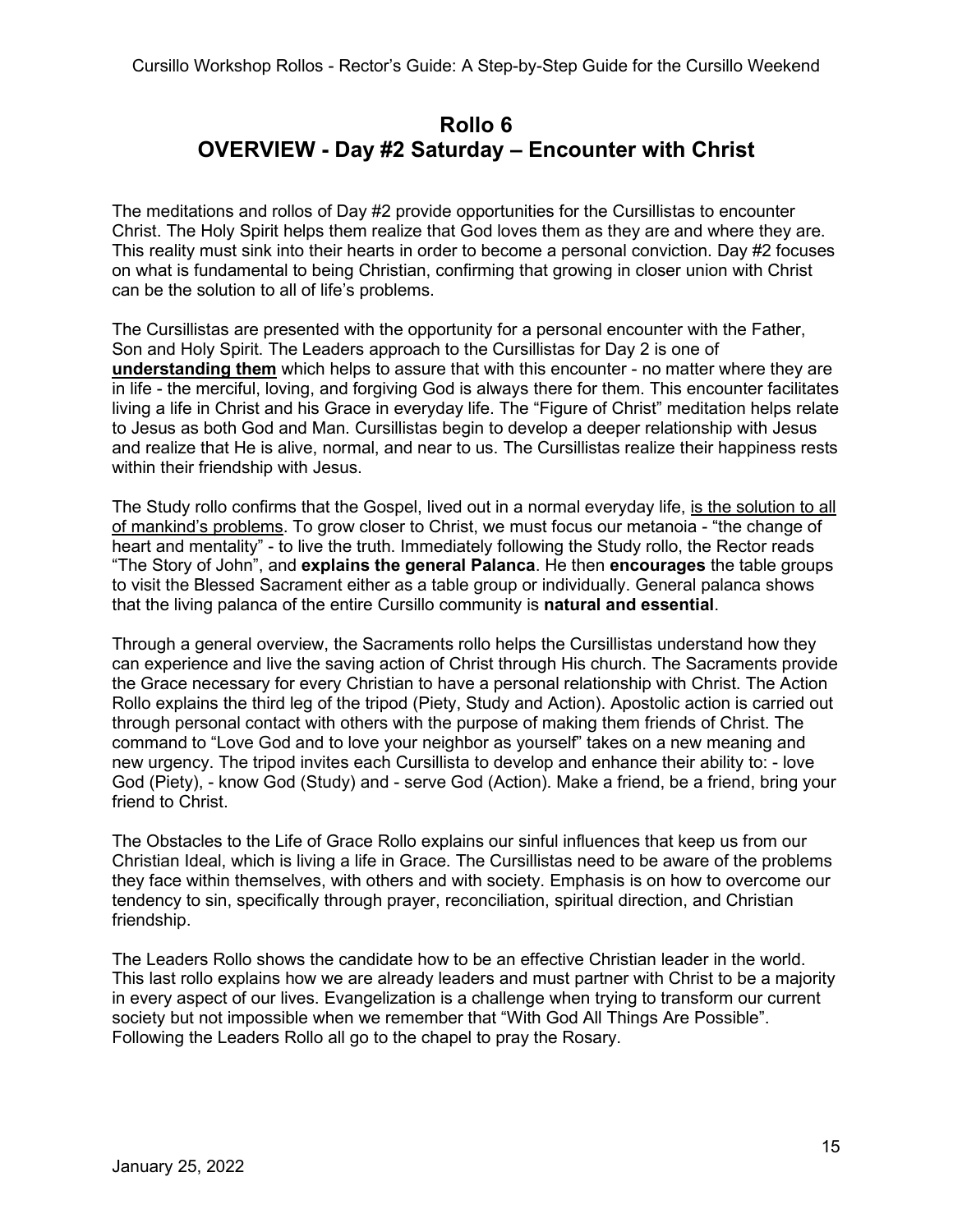## **Rollo 7 Saturday Page-by-Page Review: Pages 20-24**

#### **Saturday – Second Day of the Cursillo**

P**age 20** is about the Morning Prayer, Meditation: The Person of Christ, Mass, and breakfast. The Rector reminds the Cursillistas that a Priest is available for those who want to go to confession or seek Spiritual Direction.

Are there any questions about page 20? Let's move on to page 21.

**Page 21** is about the Study Rollo, the signing of Pilgrims Guides, the **Story of John (See Appendix 12)** and General Palanca (all Palanca on the weekend is "general" palanca). The Rector explains the process to follow for signing the Pilgrim's Guides. After the Rector reads the Story of John, he refers to the **General Palanca** received for the Cursillo. This is the first introduction of Palanca on the weekend. The Palanca is displayed so everyone can read. The Table Groups continue to make visits to the Blessed Sacrament.

Are there any questions about page 21? Let's move on to page 22.

**Page 22 is** about the Sacraments rollo, Lunch, the Action rollo, the Obstacles to the Life of Grace rollo, and the Leaders rollo. After the Sacraments rollo, everyone moves to the Chapel to make a visit to the Blessed Sacrament. The visit is led by the Spiritual Advisor who gave the rollo.

The Sacraments Rollo is given late in the morning just before lunch. The duration is 75 minutes. This rollo is not an in-depth study of the Sacraments but focuses on the Grace associated with each Sacrament. (Spiritual Advisor's Guide)

Are there any questions about page 22? Let's move on to page 23.

**Page 23** is about the Rosary, the social gathering, the Reunion of the Table Groups, and the Examination of Conscience and Night Prayers. After the Rosary, everyone is asked to approach the Blessed Sacrament for a visit. The Fiesta is clarified as a Social Gathering. It is a part of brightening the atmosphere with simple impromptu jokes, games, songs, and humorous stories for relaxation.

Are there any questions about page 23? Let's move on to page 24.

**Page 24** is about the Team Leaders Meeting.

Are there any questions on page 24?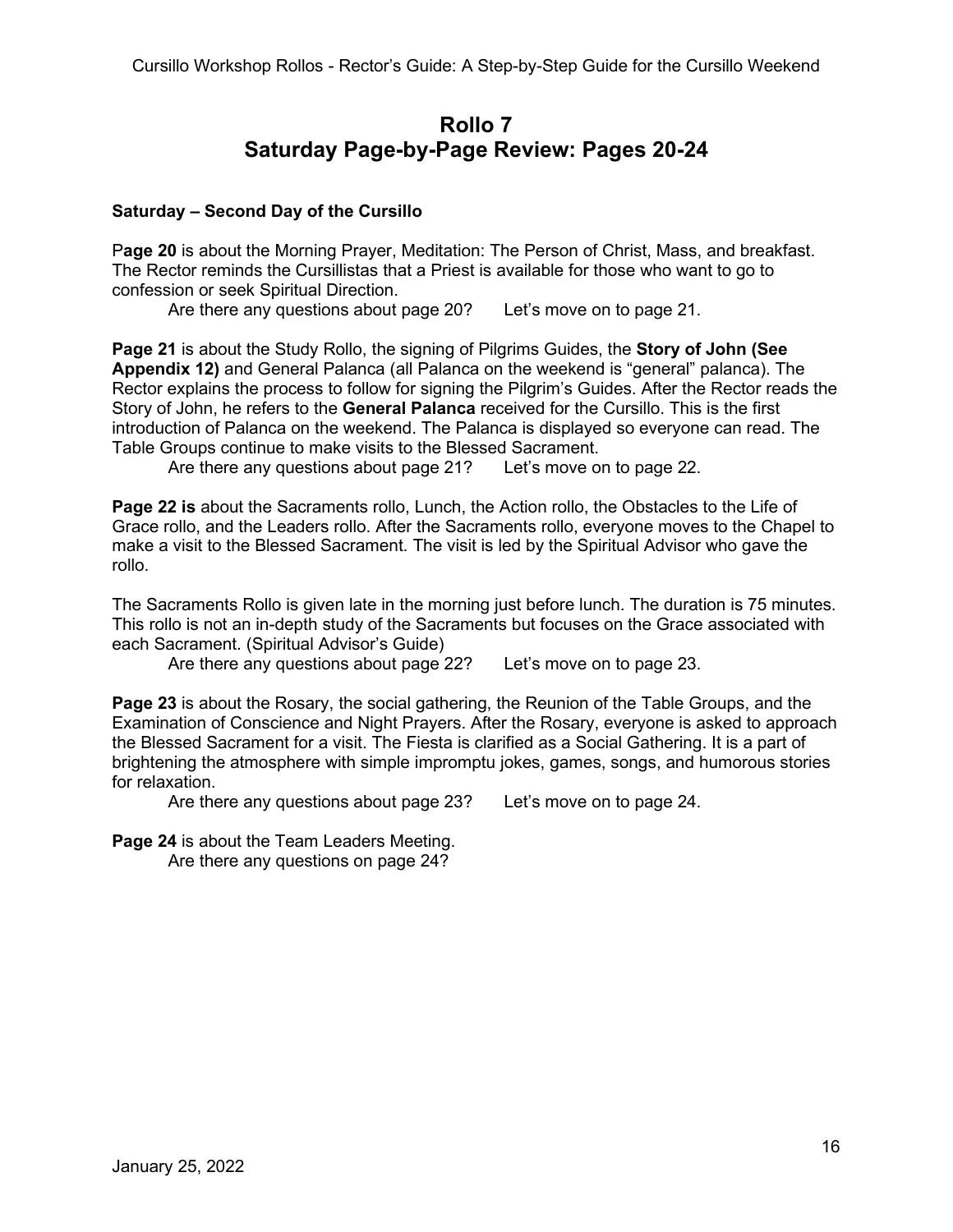## **Rollo 8 OVERVIEW - Day #3 Sunday – Encounter with Others**

The meditations and rollos of Day #3 complete the reality of the person wanting to be fully human and fully alive through the three encounters with self, Christ and others. What happens and what is stated on Day #3 is directly related to the way the Cursillistas will spend the rest of their lives – their 4th Day.

The team prepares each new Cursillista for insertion into the world by being witnesses of Total Security: Group Reunion and Ultreya. As outlined in the Leaders attitude for Day 3, the Leaders **respond to the Cursillistas** by demonstrating through their living witness, the method of perseverance applied during the 4th Day to strengthen their Christian life. The team validates the Cursillistas' concerns and offers encouragement to begin **building the bridge** to the Postcursillo: 4th Day community.

The Mañanitas, if conducted properly, will encourage friendship and help build the bridge to the 4th Day. Mañanitas have been lived in Mallorca over 50 years and are part of the Rector's Guide. In the morning of Day #3, the Ultreya community awaken the Cursillistas with a song or two. This is a visible example of palanca, love and witness. This 4th Day support for the Cursillo Weekend is a tangible sign that people are praying and sacrificing for the Cursillistas. The Mañanitas needs to be kept brief, 5 to 10 minutes - so it does not interfere with all that is presented on this day.

Day #3 continues with the theme of keeping the Cursillo simple and focused on friendship with the Cursillistas. The team emphasizes that all the rollos and meditations are genuine and honest witnesses of what is lived. The team gives witness that it is possible to live what is fundamental to being Christian during the 4th Day.

In the meditation, "Christ's Message to the Cursillista", Jesus addresses the Cursillistas as individual persons and invites them to proclaim the Gospel in their environments (their square meter). This meditation is a challenge to do great things. The Study of the Environment rollo establishes in each person the idea of a living and working Christianity. We cannot take on the whole world, but we can introduce Christ in our parts of the world through our personal witness and ongoing conversion. The purpose is not to judge but to determine how to approach others with the Good News that God loves them. Eduardo Bonnín says that "if we understand the Study of the Environment Rollo, then we understand the whole of Cursillo."

Service sheets are handed out prior to the Life in Grace Rollo so the new cursillistas can make a commitment to continue the conversion process after the Cursillo. Life in Grace is the final spiritual rollo intended to give the Cursillistas a practical program for spiritual growth using the Service Sheet. The emphasis is on prayer (personal, liturgical and group). The Christianity in Action rollo tells about a group of grace-filled Christians who journey together in a way that makes it possible for each to live and spread the Gospel to the world. This lays the foundation for the Total Security Rollo.

The Cursillista Beyond the Cursillo Rollo demonstrates, through a living witness of piety, study, and action, how all of life is a perennial Cursillo. This rollo sums up the Cursillo message and points the way ahead. Total Security covers in detail the way each person can continue what they have experienced on the Cursillo.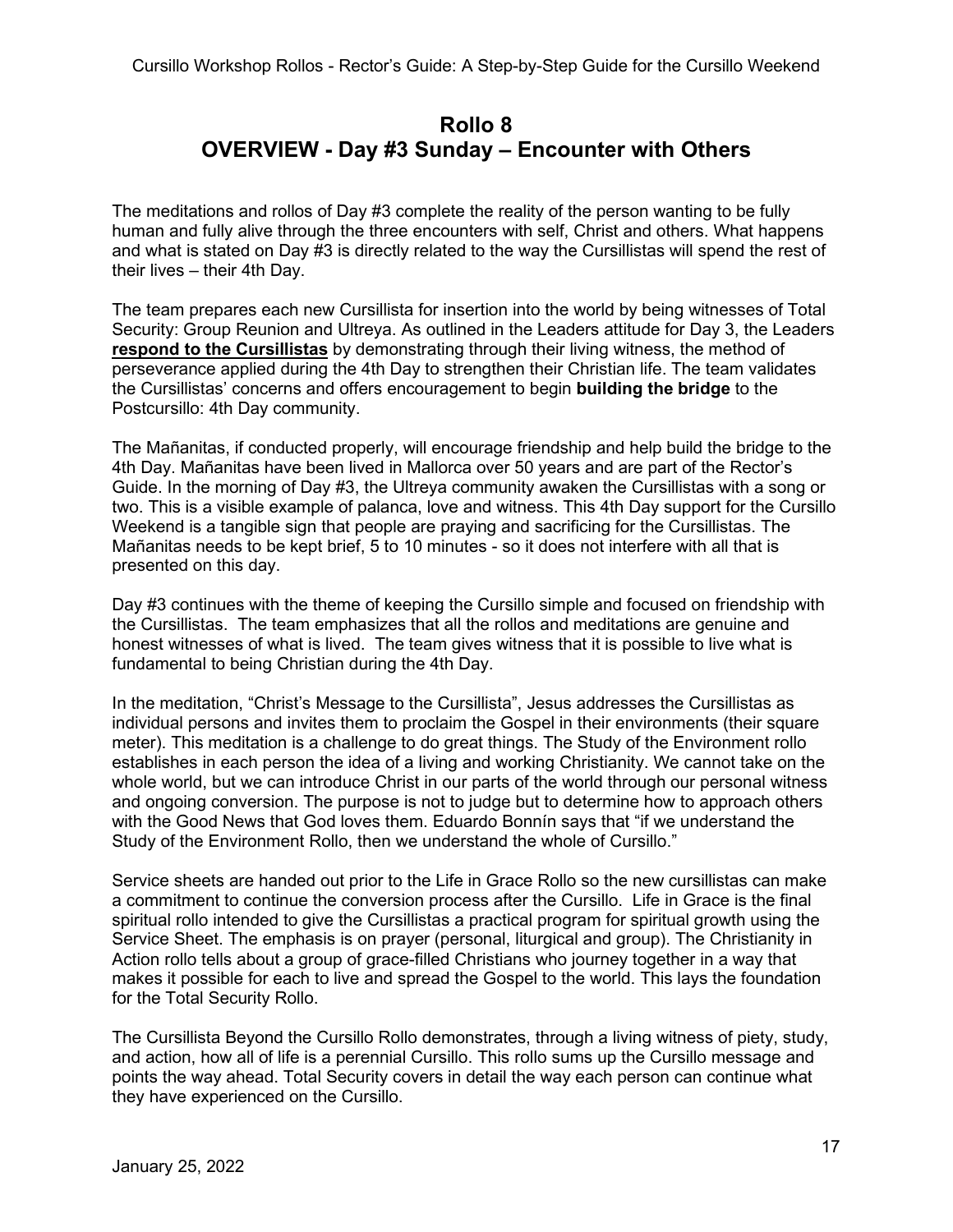The key method by which the conversion process can grow, deepen, and progress for the rest of their lives is through Group Reunion and Ultreya. The team explains the reality that the Cursillistas have already been living Group Reunion and Ultreya during the Cursillo Weekend.

The Clausura [Closing] is simple but profound. It is to communicate through personal witness, that Cursillo can be perennial when we share our Christian lives in Group Reunion and Ultreya. Clausura is a witness confirming that what was heard during the Cursillo is possible during the 4th Day.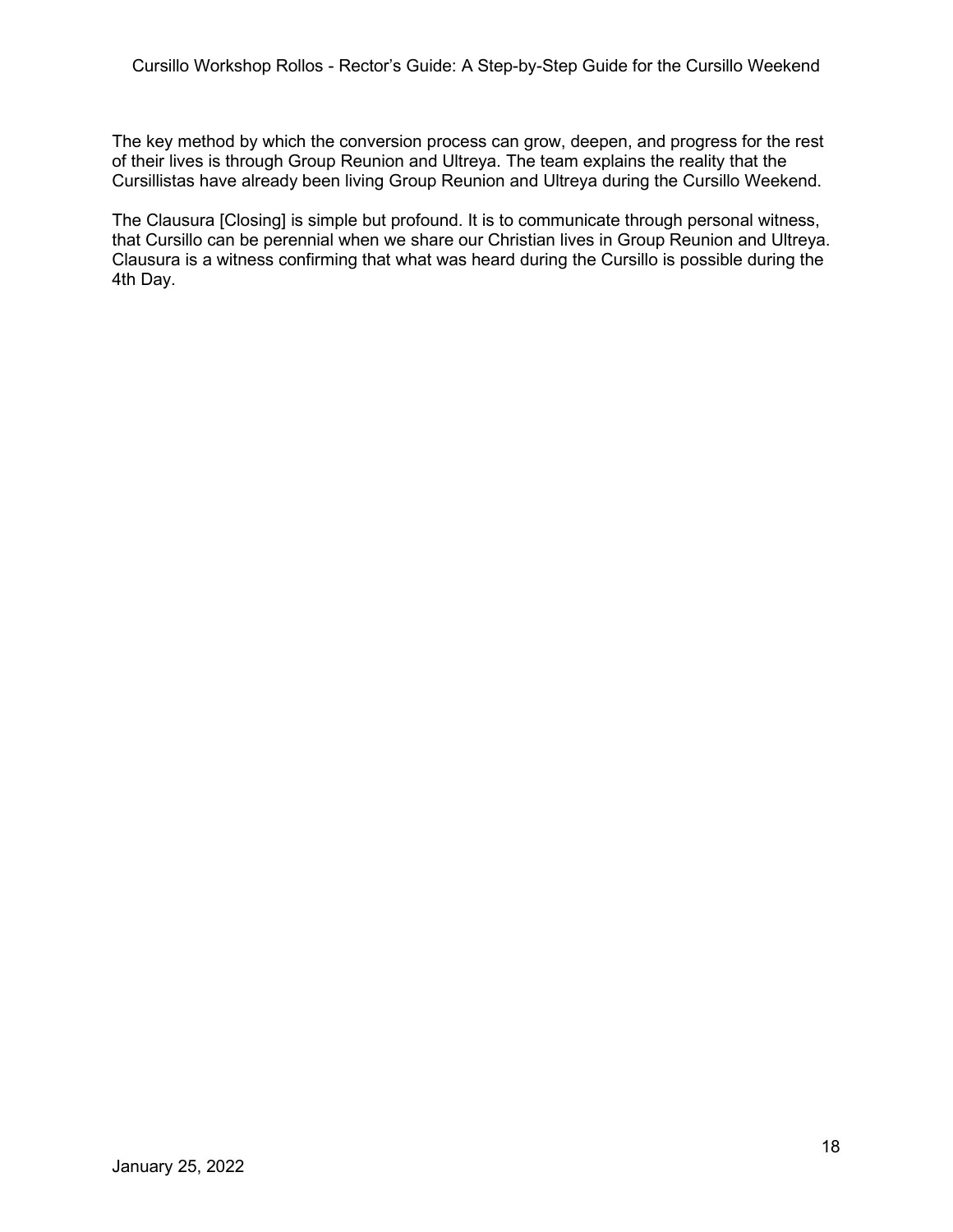## **Rollo 9 Sunday Page-by-Page Review: Pages 25-29**

#### **Sunday – Third Day of the Cursillo**

**Page 25** The beginning of the last day of the Cursillo is about the **Mañanitas, Appendix 13.** The following explanation is derived from a presentation made by Cef Aguillon to the National Secretariat in 2017. The information is from a video of Eduardo Bonnín talking with the National Staff members in Mallorca. Eduardo provides a clarification for inclusion of the Mañanitas [morning serenade] in Cursillo. The Mañanitas have been part of Cursillo in Mallorca for 50 years.

"The Mañanitas is a tangible sign that the Palanca the Cursillistas have been hearing about, really is happening; that people are praying and sacrificing for them. The Cursillistas are impressed that the 4th Day community is concerned about them, so this makes them feel united to them. The Mañanitas is a positive experience and the beginning of friendship between the Cursillistas and the 4th Day Cursillo community." (Eduardo Bonnín)

The Mañanitas are followed by morning prayer, morning offering (Pilgrims Guide page 19) and the Meditation: Christ's Message to the Cursillistas. After breakfast, a Group Photo is taken. The Study of the Environment rollo follows. There are NO posters today.

Are there any questions about page 25? Let's move on to page 26.

**Page 26** The Life in Grace rollo is given. See **Appendix 14 – Service Sheet.** It includes the story of the **Elderly Man's Last Will,** which is about commitment**.** Mass is next, followed by lunch. After lunch the Rector explains the cost of the Cursillo, and envelopes are passed out for a voluntary donation (moment of pain talk). The Christianity in Action rollo is next.

Are there any questions about page 26? Let's move on to page 27.

**Page 27** is about the Cursillista Beyond the Cursillo and Total Security rollos. Everyone will be placed into groups to do Group Reunion after Total Security, including team and any visitors. A visitor is invited to this Group Reunion if one of the new Cursillistas is the only one from a remote area on the Cursillo weekend. And the reason is that it is important that this first experience of an actual Group Reunion be with someone who will be available to group with after the weekend and/or someone who will be a friendly face at a distant Ultreya.

Are there any questions about page 27? Let's move on to page 28.

**Page 28** is about the Rector explaining the Clausura. Are there any questions about page 28? Let's move on to page 29.

**Page 29** This is the time of Clausura per the schedule provided. Make sure you read **Appendix 15 – The Clausura**. Before leaving the weekend, the team gives thanks before the Blessed Sacrament.

Are there any questions about page 29?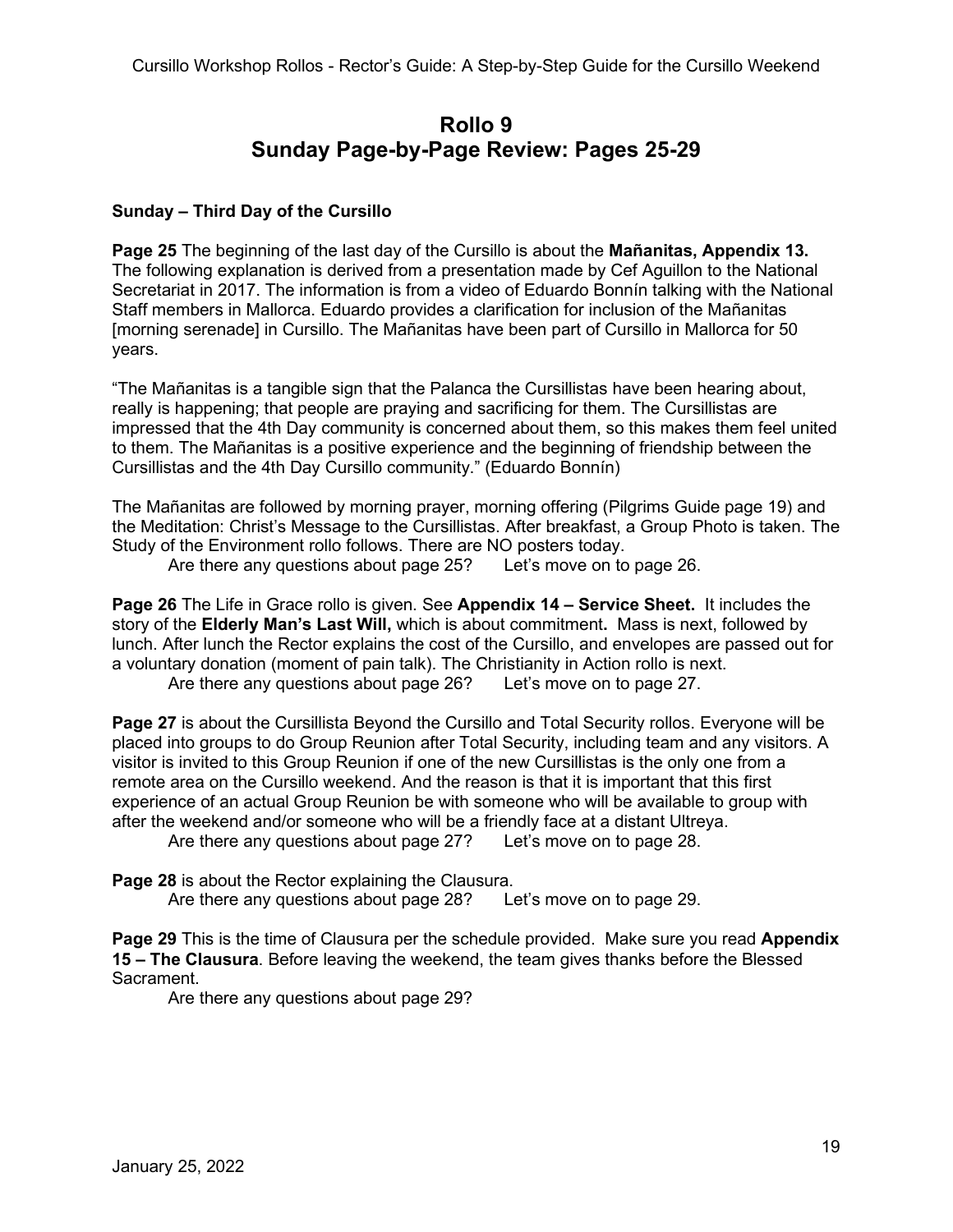## **Rollo 10 The Job Ahead (Rollo #10)**

**Background Information**: This page contains information on '**how**' the Rector's Guide: A Stepby-Step Guide for the Cursillo Weekend was introduced in the United States Cursillo Movement.

#### Details of the Rector's Guide Introduction

This is a summary of how the Rector's Guide: A Step-by-Step Guide to the Cursillo Weekend was introduced in the United States Cursillo Movement. The National Secretariat believes that the legacy and gift from our Founder, Eduardo Bonnín to the US Cursillo Movement is very important and deserves all our attention and a thorough study so that Cursillistas understand, live and share its message.

*"I sincerely believe that one of the greatest assets that I possess is the knowledge of what the true Cursillos in Christianity consist of, as well as the Movement generated by them. And I know by proven experience that when each piece that makes up the Precursillo, Three-Day Cursillo and Postcursillo fulfill their purpose, it responds like clockwork precision to its aim, which is nothing more than to try to have the Good News of the Gospel reach as many people as possible, and preferably those furthest away [the faraway]."* (My Spiritual Testament, Eduardo Bonnín, p.19)

#### November 2016

The National Secretariat commissioned Rector's Guide Language Committees represented by English, Filipino, Spanish and Vietnamese to review the Rector's Guide and Appendices **to understand the 'why' of each element**. The committees met on a monthly basis via conference calls and during Regional and National Encounters.

#### November 2016 to July 2018

All Language Committees conducted a thorough study and review of the Rector's Guide and Appendices. Leaders from Mallorca were consulted as needed on certain sections of the Rector's Guide.

#### July 2018

Study and review of the Rector's Guide is complete.

The Rector's Guide Committee members met with 2 Cursillo leaders from Canada - Marg Weber, in July 2017, and Sheila Winston in August 2018 - to listen to their personal experience of using the Rector's Guide on their Cursillo Weekends. The reports were enthusiastic and positive.

#### November 2018

The Rector's Guide Committee members provided a one-day Introductory Rector's Guide workshop in Scranton, PA for all the National Secretariat members, Staff members, and National Spiritual Advisors. This workshop prepared the Regional Coordinators to offer the same workshop at the Regional level.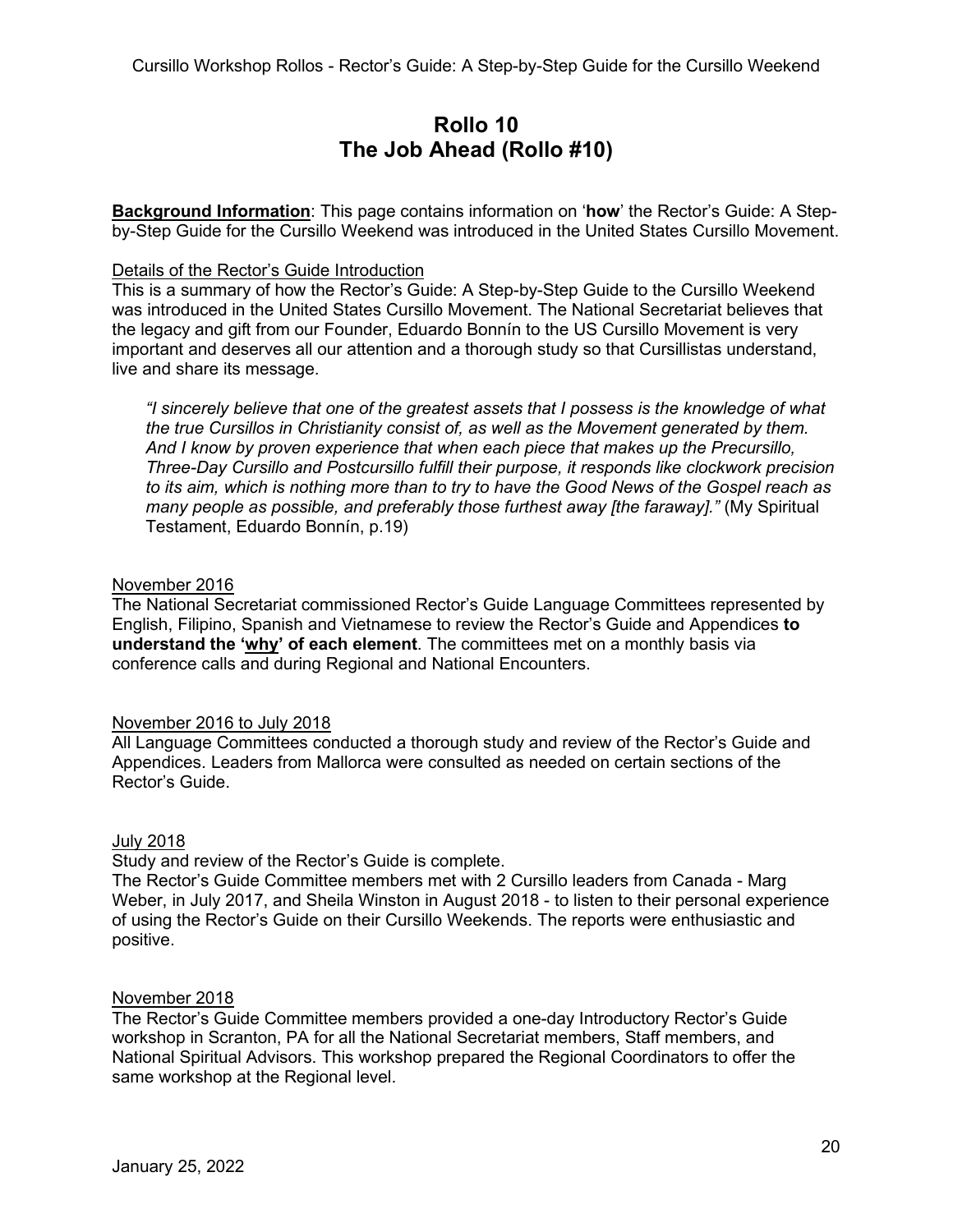#### **THE JOB AHEAD – going forward with the Rector's Guide**

#### January 2019

The National Secretariat sent a Memo to all Diocesan Secretariats and Schools of Leaders regarding the introduction to the Rector's Guide and announcing plans to provide a workshop at the Regional level. The Memo from the National Secretariat clearly stated: "We recognize it will take time to study the Rector's Guide; therefore, it is not expected that dioceses begin using the guide for their Cursillo Weekends until the Cursillo leaders have attended a workshop and feel prepared to implement the Guide in future Cursillo Weekends."

## Spring 2019

All Language Regional Coordinators and Service Teams provided a one-day workshop on the Rector's Guide: A Step by Step Guide to the Cursillo Weekend at the Regional Encounter. All Diocesan Secretariat members and School of Leaders members were encouraged to attend the workshop. Cursillistas were provided with a 'pdf' digital copy of the Rector's Guide and Appendices via email, prior to the workshop. Participants were asked to review the material in preparation for the workshop.

The expectation was for the Diocesan Secretariats to provide a one-day Rector's Guide workshop for the School of Leaders and other Cursillistas who may be interested beginning in June 2019.

#### Resource Information

Additional resource information for the Rector's Guide is available to assist in the study such as:

- 1. Frequently Asked Questions (FAQ)
- 2. Reference Guide (similar to FAQ, includes book references)
- 3. Comparison Chart of the Cursillo Manual © 2006 to Rector's Guide (Excel File)

In addition to the above resource materials, The Regional Coordinator, Service Team, and the Rector's Guide workshop team members are available to answer questions that may come up in the future.

#### In Conclusion

It was with much prayer, study, and deep reflection that Eduardo Bonnín came up with the structure of the Cursillos in Christianity Movement and set it in motion in 1944. Likewise, we are called to pray, to study, and to reflect on the gift of the Rector's Guide to set it in motion.

Since this has been a workshop to introduce you to the Rector's Guide, further study and dialogue will be necessary so that the Cursillo leaders in your diocese can continue to reflect on all aspects until they feel comfortable and ready to implement the Rector's Guide in their Cursillo Weekends.

#### Reflection on the Importance of the Holy Spirit (John 14:21-26)

Jesus said to his Apostles: "I have told you this while I am with you. The Advocate, the Holy Spirit whom the Father will send in my name—he will teach you everything and remind you of all that I told you."

During his public ministry, Jesus taught his disciples quite a lot about his heavenly Father and about the kind of life he wants us to live. But he didn't expect them to understand it all at once – nor does he expect that we do either. He knows it's a life's work. And that's why the Holy Spirit